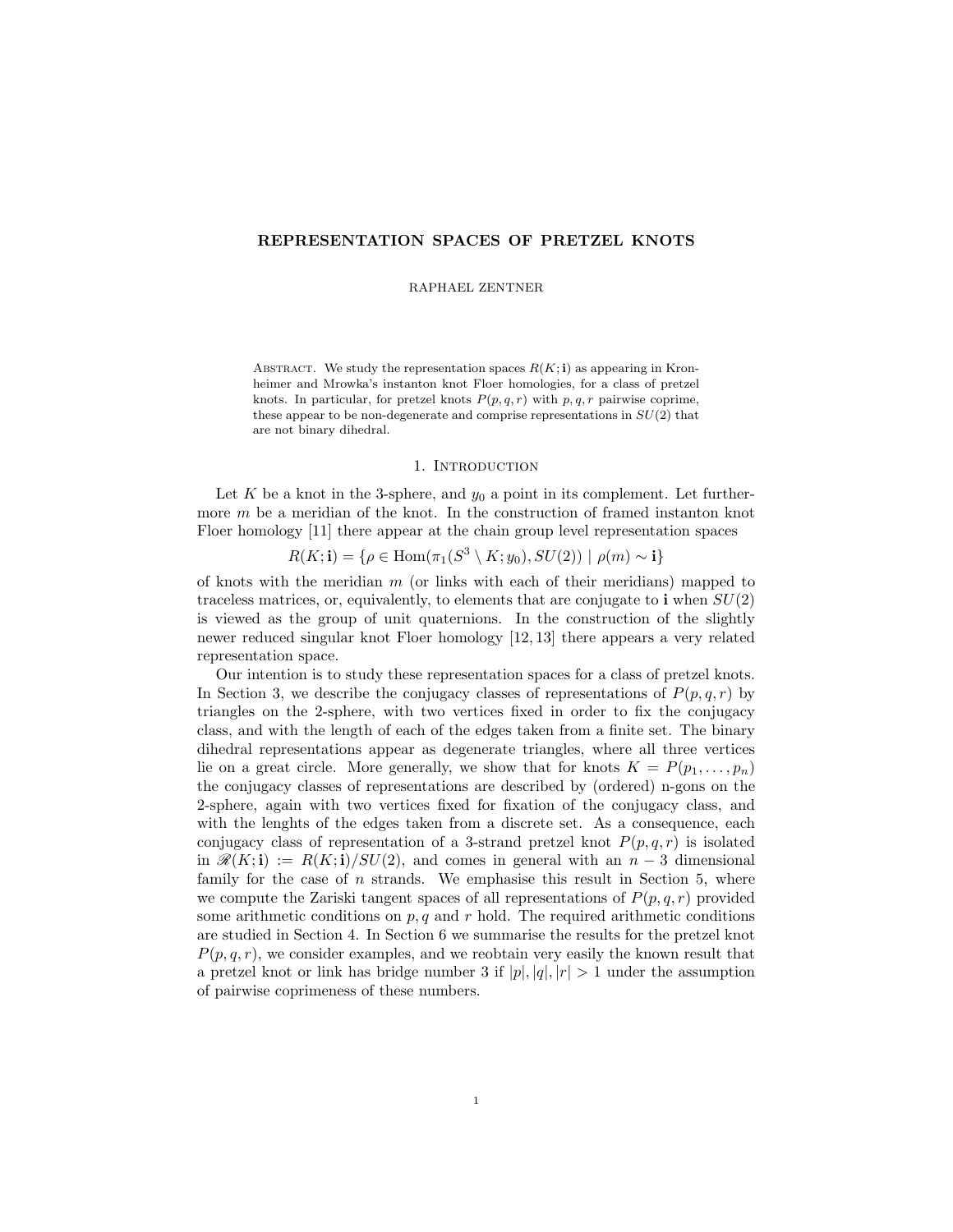1.1. Relation to Khovanov homology. There is an isomorphism of abelian groups

$$
Kh(K) \cong H_*(R(K; \mathbf{i}); \mathbb{Z}) , \qquad (1)
$$

where  $Kh(K)$  denotes the Khovanov homology [9] of K, for certain knots. For torus knots of type  $(2, p)$  this was observed by Kronheimer and Mrowka [11, Observation 1.1]. For an arbitrary 2-bridge knot or 2-component link this was proved by Lewallen [14](in the current version by use of an unpublished result of Shumakovitch [19]). More precisely, he shows that Khovanov homology of a one or two component alternating link is isomorphic to the integer homology of  $R_{bd}(K; \mathbf{i}),$ where  $R_{bd}(K; \mathbf{i}) \subseteq R(K; \mathbf{i})$  is the subspace of binary dihedral representations. Our explicit description in Proposition 6.1 allows us to draw the following conclusion:

**Proposition 1.1.** Let K be the alternating pretzel knot  $P(p,q,r)$  for p, q, r pairwise coprime, and such that  $|p|, |q|, |r| > 1$ . Then

$$
Kh(K) \ncong H_*(R(K; \mathbf{i}); \mathbb{Z}) ,
$$
\n(2)

i.e. these two abelian groups are not isomorphic.

*Proof:* In fact we have  $R(K; \mathbf{i}) \cong R_{bd}(K; \mathbf{i}) \coprod (\coprod_{I'} \mathbb{RP}^3)$ , where I' parametrises the non-empty set of conjugacy classes of non-binary dihedral representations.  $\Box$ 

1.2. Relation to Kronheimer and Mrowka's instanton knot Floer homology. In [11] Kronheimer and Mrowka construct an abelian group called the framed instanton Floer homology  $FI_*(K)$  of knots K in the 3–sphere, and then later introduced an equivalent theory  $I^{\#}(K)$  in [12] that is there called 'unreduced singular knot Floer homology' of K, and a reduced version  $I^{\natural}(K)$ . These are Morse homologies of a Chern-Simons functional CS defined on a space of connections on an open 3-manifold obtained  $Y$  from  $K$ . For the unreduced theory the 3-manifold  $Y$ is the knot complement of  $K$  with in addition an unlinked Hopf link and an arc joining the two components of the Hopf link removed. For the reduced version the 3-manifold Y is the knot complement with a meridian and an arc going from the knot to the meridian removed. In the unreduced theory the critical space is just  $R(K; i)$  in our notation, and it is a related space  $\overline{R}(K; i)$  for the reduced theory, where each conjugacy class of an irreducible representation appears with a 1-sphere  $S<sup>1</sup>$ , and where the reducible representation appears as a point. To be more precise, the requirement that a meridian is mapped to an element  $\rho(m)$  that is conjugated to i is replaced with the requirement that  $\rho(m) = \mathbf{i}$ . The stabiliser  $S^1$  acts freely on irreducible representations and trivially on abelian ones.

In both cases, the critical space is degenerate, and so the Chern-Simons functional CS has to be perturbed. But if the critical space is non-degenerate in the Morse-Bott sense one expects the following to happen: The filtration coming from the Floer grading induces a spectral sequence starting at the homology of the critical manifold of CS and that converges to the instanton Floer homology of a generically perturbed functional. This attempt is chosen for instance by Fukaya [5], where the corresponding classical result in Morse homology is proved and then modified so as to be applicable to the instanton Floer homology of the connected sum of two manifolds, where the critical space is necessarily degenerate. The author has learned about this reference from Daniel Ruberman.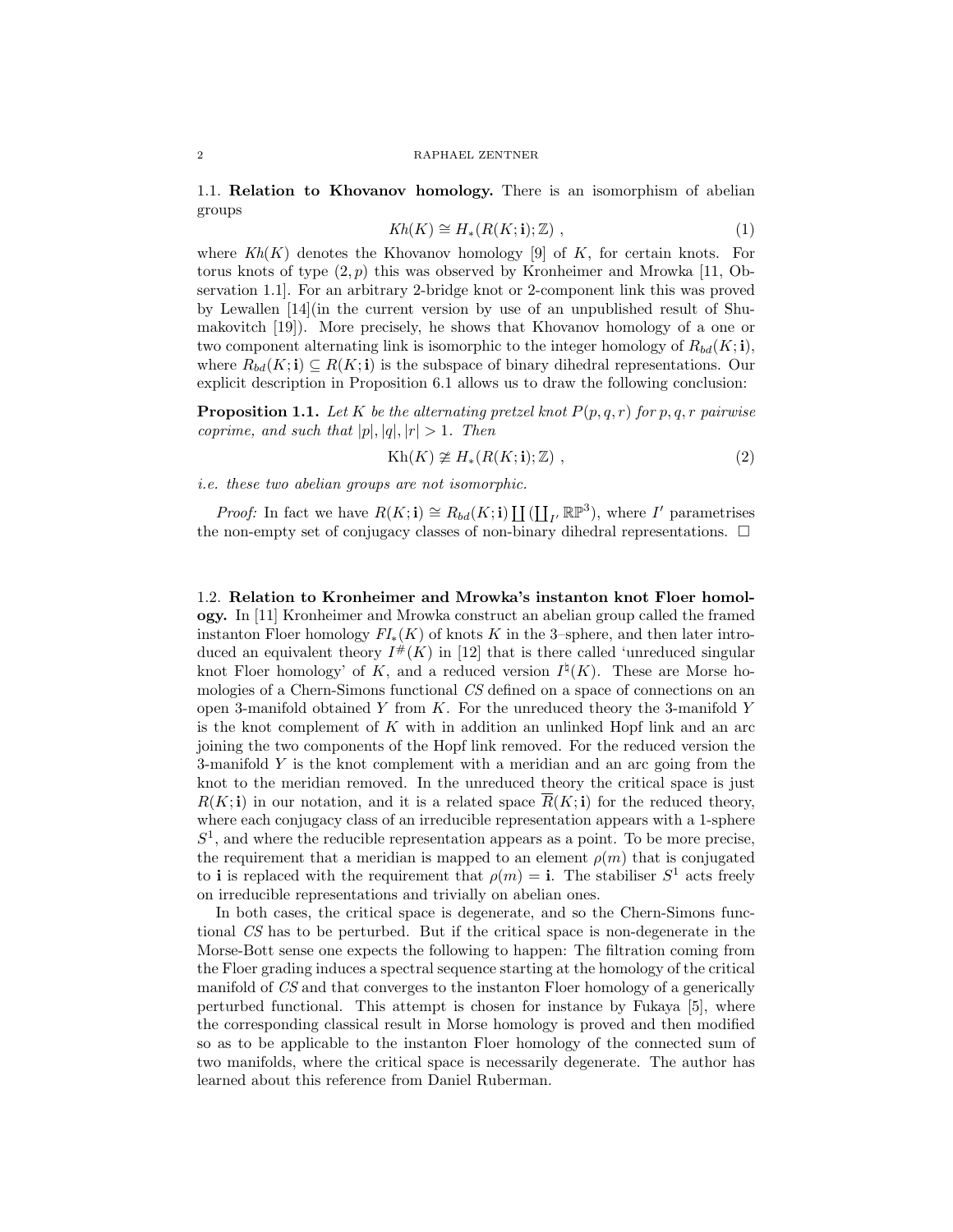Presumably our results of Section 5 imply that for the pretzel knots  $P(p, q, r)$ with  $p, q, r$  coprime the critical space

$$
\overline{R}(P(p,q,r);{\bf i})
$$

is non-degenerate in the sense of [11] in the normal directions, and so non-degenerate in the Morse-Bott sense for the setting of [11]. If this is the case then our results of Proposition 6.1 indicate that this spectral sequence has non-trivial differentials at least when all of  $p, q, r$  have the same sign (which corresponds to an alternating pretzel knot). In fact, for alternating knots K the rank of  $I^{\natural}(K)$  is known [12, Corollary 1.6] to be equal to  $|\Delta_K(-1)|$ , the absolute value of the knot determinant, whereas the rank of

$$
H_*(\overline{R}(P(p,q,r);\mathbf{i});\mathbb{Z})
$$

is strictly bigger if  $|p|, |q|$  and  $|r|$  are all strictly bigger than 1. Therefore, a spectral sequence as made allusion to would have to have non-trivial differentials.

For a 2-bridge knot, the ranks of the groups  $I^{\natural}(K)$  and  $H_{*}(\overline{R}(K; \mathbf{i}))$  are equal by Klassen's result [10], determining the number of irreducible binary dihedral representations (and there are only such for a 2-bridge knot) to be equal to  $(|\Delta_K(-1)| -$ 1)/2, and the above cited result [12, Corollary 1.6]. This suggests that after generic perturbation of the Chern-Simons functional each  $S<sup>1</sup>$  coming from an irreducible representation gives rise to two critical points, the reducible representation to one critical point, and that the differentials are all trivial. For the alternating knots  $P(p, q, r)$  this cannot happen by the above given rank argument. From the author's naive point of view this is surprising in the sense that it just looks like the non binary dihedral representations 'do not contribute' to  $I^{\natural}(P(p,q,r))$  for p, q, r of the same sign, at least regarding the rank.

Thinking further, it would be interesting to compute the differentials yielding  $I^{\natural}(K)$  or  $I^{\#}(K)$  explicitly and to study Question 1.2 of [11] explicitly on the class of pretzel knots considered here.

1.3. Parallels with representation spaces of Brieskorn homology spheres. There appear to be parallels between the representation spaces  $R(K; \mathbf{i})$  for  $K =$  $P(p_1, \ldots, p_n)$  and the representation spaces  $R(Y) = \text{Hom}(\pi_1(Y); SU(2))$  for  $Y =$  $\Sigma(a_1,\ldots,a_n)$  a Seifert fibred homology sphere [4]. In both cases the representation space is non-degenerate for  $n = 3$  and degenerate for  $n \geq 4$ , with a similar growth in the dimensions of the Zariski tangent spaces. However, the analogies between the two cases also have limitations: In the case of the Brieskorn homology spheres the Floer gradings of the critical points all have the same parity, so there are no non-zero differentials in the instanton Floer chain complex, and the Floer homology is just isomorphic to the chain complex. As indicated above, a similar statement doesn't seem to be true for  $I^{\natural}(P(p,q,r))$  for p, q and r pairwise coprime and of the same sign.

The author was informed by Saveliev that the parallels on the critical space level can be explained by results of Collin and Saveliev, and Saveliev. For knots the representation spaces as considered here correspond to  $\mathbb{Z}/2$  equivariant representation spaces of the manifold obtained as double branched cover of the knot complement, branched along the knot [3, Proposition 3.3]. In the case one gets a Brieskorn homology sphere (an integer homology sphere), all representations turn out to be equivariant [18], explaining the analogy we have encountered, and there is a study of the equivariant representations in the case one gets a more general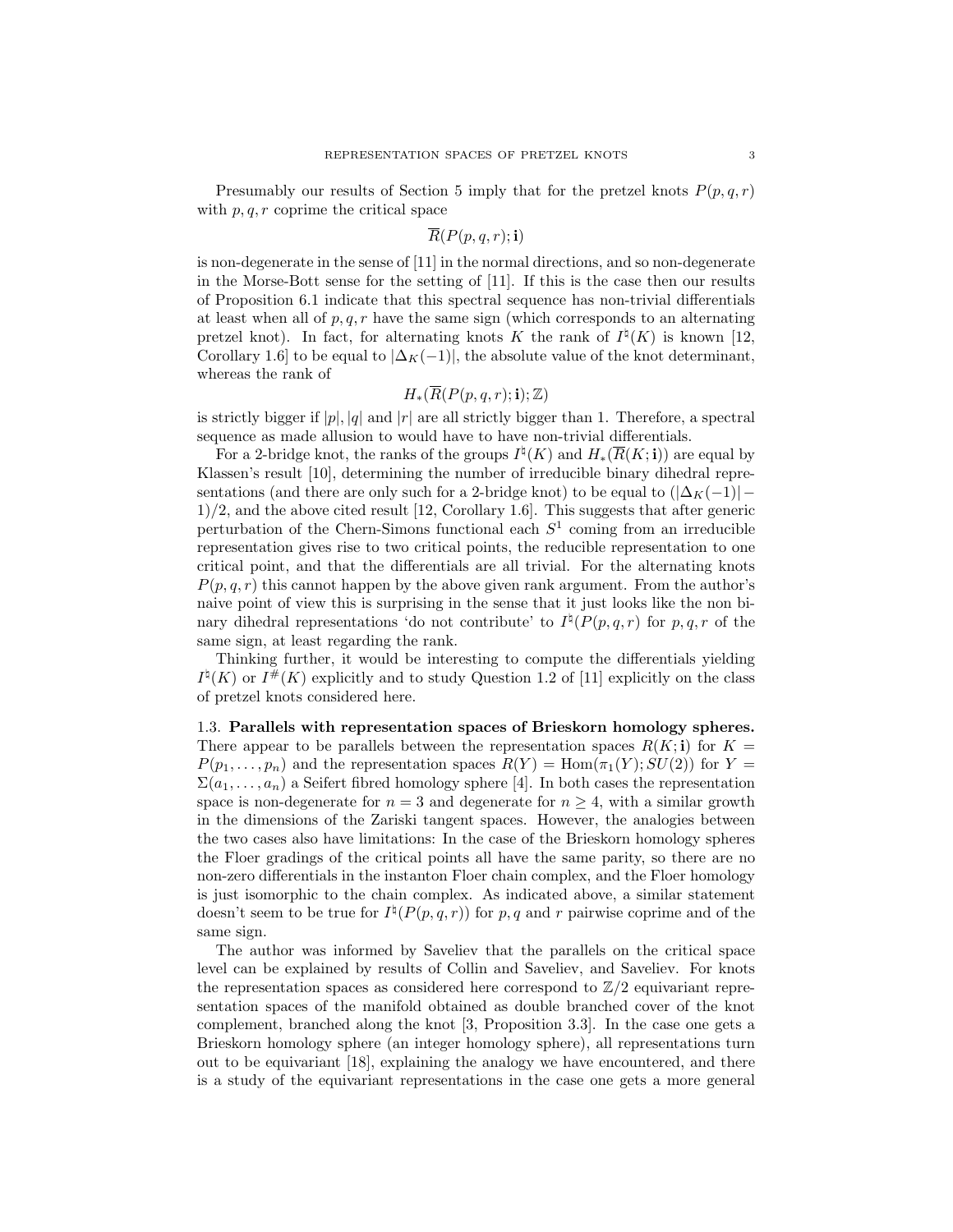Seifert fibred integer homology sphere in [17]. Saveliev's result is applicable to more general Montesinos knots than just pretzel knots of which the branched cover is a Brieskorn homology sphere. The double branched cover of a knot in  $S<sup>3</sup>$  is an integer homology sphere if and only if the determinannt  $|\Delta_K(-1)|$  is one. Our result extends Saveliev's in the sense that it also yields an analogy in the case the double branched cover isn't an integer homology sphere, like for most pretzel knots.

In a former version of this article the consideration was restricted to alternating knots  $P(p, q, r)$  with all of p, q, r odd. When preparing a seminar talk on the topic the author realised that this restriction was unnecessary.

# **ACKNOWLEDGEMENTS**

The author wishes to thank Kim Frøyshov, Andrew Lobb, Stefan Friedl and an anonymous referee for their comments on preliminary versions of this manuscript. He would also like to thank Nikolai Saveliev and Daniel Ruberman for comments on the first arxiv-version of this article. Furthermore, he is grateful to Wolfgang Lück for financial support through his Leibniz prize.

# 2. Presentations of pretzel knot groups

Let us consider the elementary 'p-tangle' as in the figure. This shall mean that we have a braid with |p| crossings, that is a 'left-hand screw' if p is positive, as in our figure, and that is a 'right-hand screw' for  $p$  negative. Let  $s$  and  $t$  be meridians at the top as indicated (with the basepoint in front of the eye of the observer and straight lines going directly to the starting point and end point of the indicated flash), and  $u$  and  $v$  at the bottom.

In the situation of the figure, that is, for a left-handed  $p$ -tangle (with  $p$  positive) we get

$$
u = (ts)^{-k} s^{-1}ts (ts)^{k},
$$
  
\n
$$
v = (ts)^{-k} s (ts)^{k}
$$
  
\n
$$
u = (ts)^{-k} s (ts)^{k},
$$
  
\n
$$
v = (ts)^{-(k-1)} s^{-1}te (ts)^{k-1}
$$

for  $p = 2k + 1$  odd, and

$$
v = (ts)^{-(k-1)} s^{-1}ts (ts)^{k-1}
$$
 for  $p = 2k$  even. On the other hand, if p is negative, then we get

$$
u = (ts)^k t (ts)^{-k},
$$
  

$$
v = (ts)^k tst^{-1} (ts)^{-k}
$$

for  $p = -(2k+1)$  odd, and

$$
u = (ts)^{k-1} \ tst^{-1} \ (ts)^{-(k-1)}
$$

$$
v = (ts)^k \ t \ (ts)^{-k}
$$

,

for  $p = -(2k)$  even.

With these formulae at hand we get the complement of any pretzel knot rather quickly. Indeed, the figures below show a diagram of a general pretzel knot or link

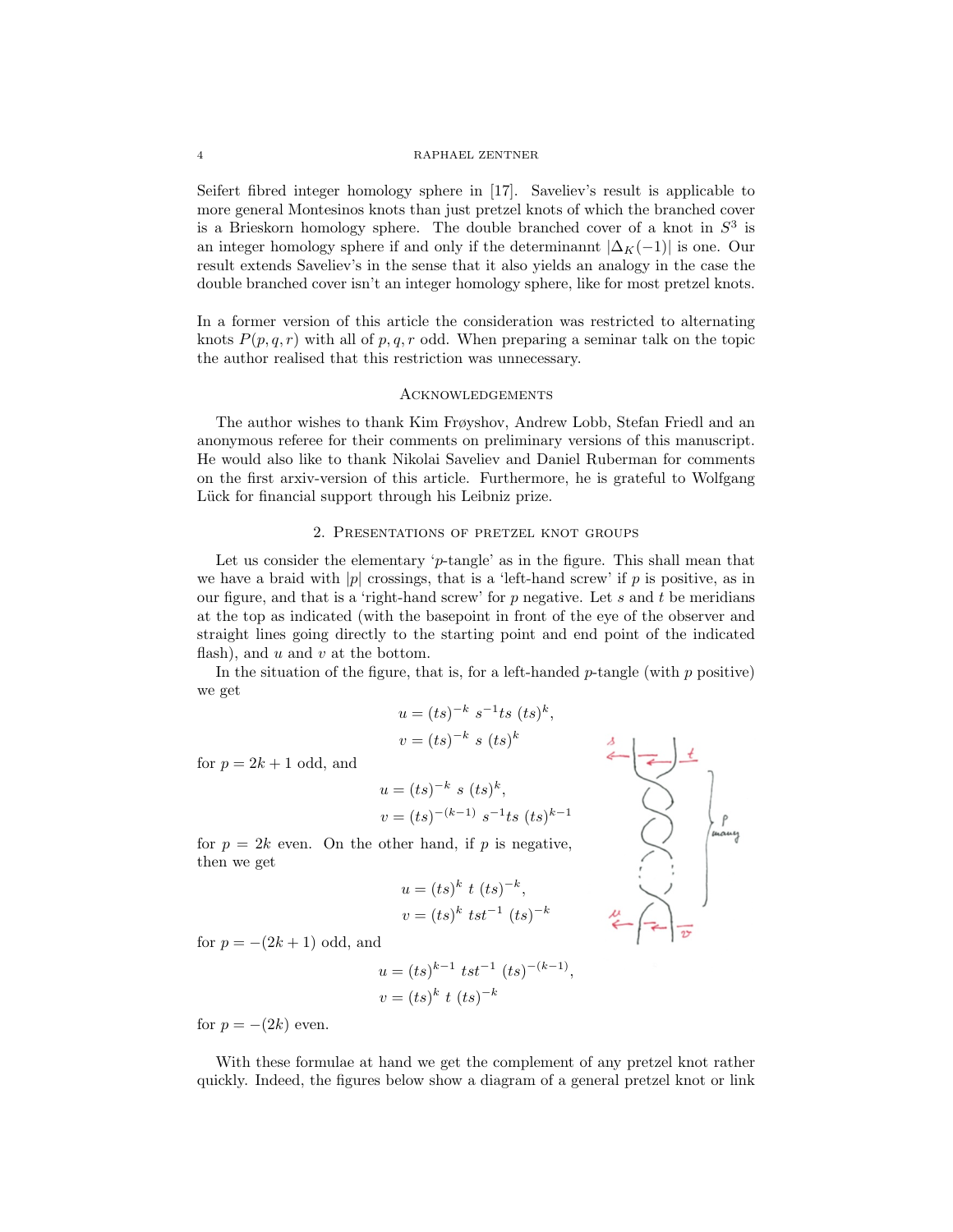$P(p_1, \ldots, p_n)$ , where the boxes are to be filled in by the elementary tangles as in the figure above, and as a concrete example that of the knot  $P(-3, 5, 7)$ .



In this diagram it becomes obvious that it can be visualised as a knot or link with n bridges or a  $2n$ -plat. So there is an embedded 2-sphere (the 'horizontal' one) in the 3-sphere cutting the  $P(p_1, \ldots, p_n)$  pretzel knot/link in 2n points such that the resulting balls each contain  $2n$  unknotted arcs with boundaries on the boundary 2-sphere. We therefore see that the knot or link complement has a decomposition into two pieces which each are (or deformation retract onto) two handlebodies of genus n with common intersection a two-sphere punctured in  $2n$  discs, with these discs centered at the intersection points of the knot or link with this 2-sphere.

The fundamental group of each handlebody is a free group on  $n$  generators given by the meridians of the knot/link in the corresponding ball.

Now let  $s_1, \ldots, s_n$  be these meridians in the upper and  $u_1, \ldots, u_n$  be the merdians in the lower handlebody. We orient these meridians so that at each 'elementary ptangle' at the position i we have  $s_i$  corresponding to s in the picture above, and  $s_{i+1}^{-1}$ corresponding to t in the picture above.

The Seifert-van-Kampen theorem now gives a presentation of the knot/link complement in a straight-forward manner.



$$
\mathcal{P}(-3,5,7)
$$

**Proposition 2.1.** The fundamental group  $G(K) := \pi_1(S^3 - P(p_1, \ldots, p_n), y_0)$  of the complement of the pretzel knot or link  $P(p_1, \ldots, p_n)$  is given by

$$
\langle s_1, \ldots, s_n | v_1 u_2 = 1, v_2 u_3 = 1, \ldots, v_{n-1} u_n = 1, v_n u_1 = 1 \rangle,
$$

where  $v_k = u_{k+1}^{-1}$  for  $k = 1, ..., n-1$ , where  $v_n = u_1^{-1}$ , and where  $u_k$  and  $v_k$  are the meridians at the bottom of the  $k^{th}$  elementary tangle, as indicated in the figure, and as given in the formulae above in terms of  $s_k$  and  $t_k = s_{k+1}^{-1}$ . Each generator is a meridian, and any relation is a consequence of all others, so (any) one relation may be omitted.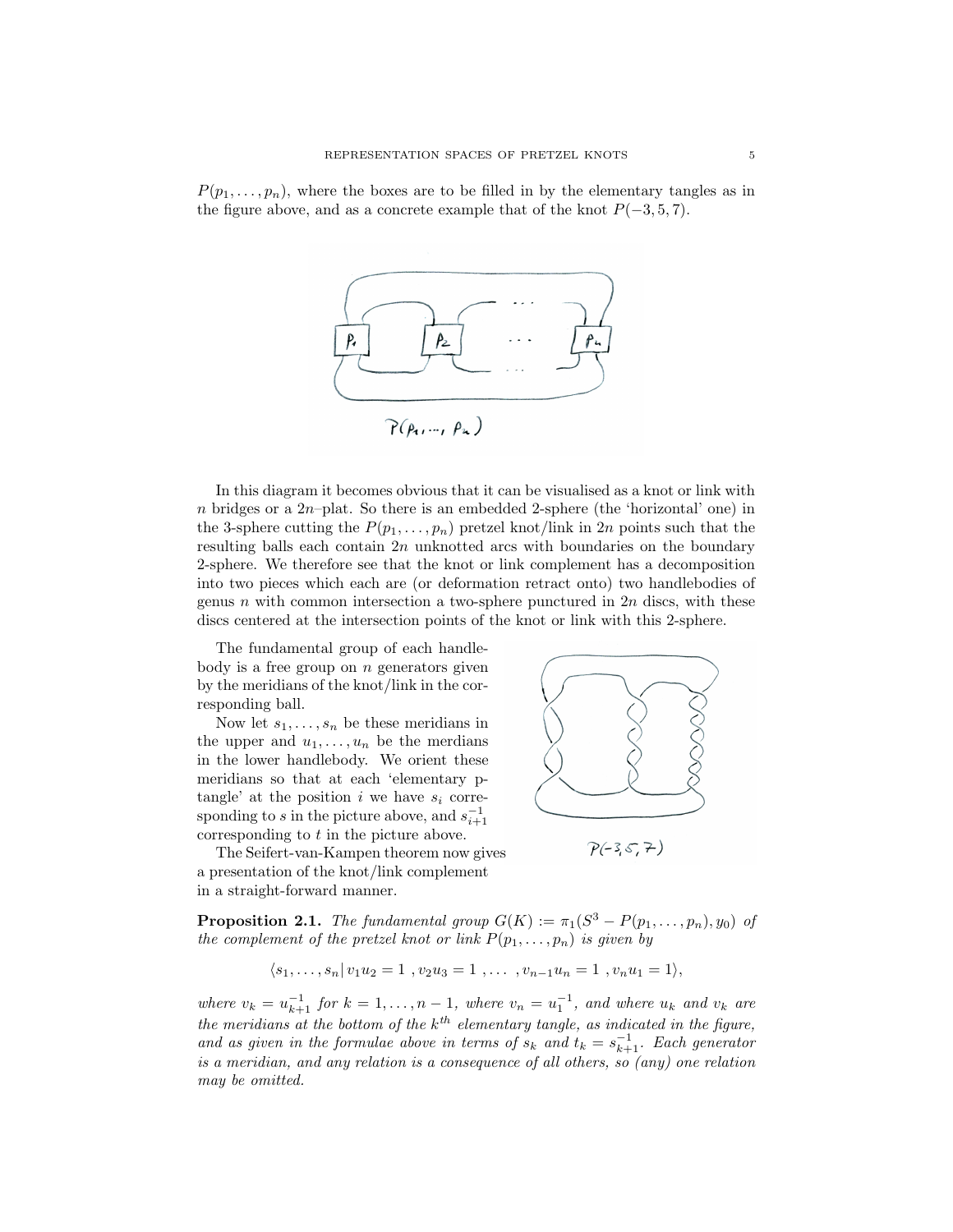Proof: The relations that are added by the Seifert-van-Kampen theorem are  $v_1u_2 = 1, v_2u_3 = 1, \ldots, v_{n-1}u_n = 1, v_nu_1 = 1$ . Now as  $v_nu_nv_{n-1}u_{n-1} \ldots v_1u_1 = 1$ it is clear that any of the *n* relations can be omitted.  $\square$ 

# 3. The representation space

The space  $R(K; \mathbf{i})$  consists of representations  $\rho \in \text{Hom}(G(K), SU(2))$  such that  $\rho(m) \sim i$ , where m is a preferred element (or a set of preferred elements in the case of a link, and the condition of being conjugated to i is satisfied for each element of the set). Any element in  $SU(2)$  with zero trace has order 4 and square  $-1$ . Therefore, any representation  $\rho \in R(K, \mathbf{i})$  factors through the group

$$
G(K)_{m, \mathbf{i}} := (G(K) \times \mathbb{Z}/2) / \langle m^2(-1) \rangle , \qquad (3)
$$

where  $(-1)$  denotes a generator of the group  $\mathbb{Z}/2$ , and where  $\langle m^2(-1) \rangle$  denotes the normal subgroup generated by  $m^2(-1)$ . Notice that we have a group epimorphism  $G(K) \to G(K)_{m,i}$  induced by the map that sends an element  $z \in G(K)$  to the image of  $(z,1) \in G(K) \times \mathbb{Z}/2$  in the quotient  $(G(K) \times \mathbb{Z}/2)/\langle m^2(-1) \rangle$ . In fact, if we denote the equivalence classes by brackets, then we have  $[(m^{-2}, 1)] = [(1, -1)],$ and so the image of the element  $(1, -1) \in G(K) \times \mathbb{Z}/2$  lies in the image of the above map  $G(K) \to G(K)_{m,i}$ , and therefore the image of any generator of  $G(K) \times \mathbb{Z}/2$  is in the image of this map.

This observation simplifies the description of  $R(K, \mathbf{i})$  considerably. We denote by  $R(G(K)_{m,i})$  the representation space  $Hom(G(K)_{m,i}, SU(2))$ . Suppose a representation  $\rho \in \text{Hom}(G(K)_{m,i}, SU(2))$  satisfies  $\rho((-1)) = \rho(m^2) = +1$ . This implies that  $\rho(m) = \pm 1$ . As the knot group  $G(K)$  is normally generated by a meridian m, this implies that  $\rho$  is one of the two possible central representations. These are clearly both isolated in  $\overline{R}(G(K)_{m,i})$ . We define  $R(G(K)_{m,i})$  to be the subspace of non-central representations.

**Proposition 3.1.** The canonical homomorphism  $\pi$ :  $G(K) \to G(K)_{m,i}$  induces a homeomorphism

$$
\pi^*: R(G(K)_{m,\mathbf{i}}) \to R(K;\mathbf{i}) ,
$$

with both representation spaces seen as subspaces of  $Map(G(K)_{m,i}, SU(2))$ , respectively  $Map(G(K), SU(2))$ , and with these mapping spaces topologised by the compact-open topology determined by the standard topology on  $SU(2)$  and the discrete topology on the groups.

*Proof:* Any element in  $R(K; \mathbf{i})$  is in the image of  $\pi^*$  by construction of  $G(K)_{m, \mathbf{i}}$ , and as  $\pi$  is surjective the map  $\pi^*$  is injective likewise. It is an easy matter to check continuity and openness of the map  $\pi^*$  directly from the definition of the compactopen topology.  $\Box$ 

**Remark 3.2.** The group  $G(K)_{m,i}$  is closely related to the orbifold fundamental group  $O(K) = G(K)/\langle m^2 \rangle$  of the 2-fold branched cover  $M_2(K)$  of the knot complement branched along the knot, considered as a  $\mathbb{Z}/2$ -orbifold. In fact, the group  $G(K)_{m,i}$  is a central extension of  $O(K)$  by  $\mathbb{Z}/2$ . On the other hand, the orbifold fundamental group  $O(K)$  contains the fundamental group of  $M_2(K)$  as a subgroup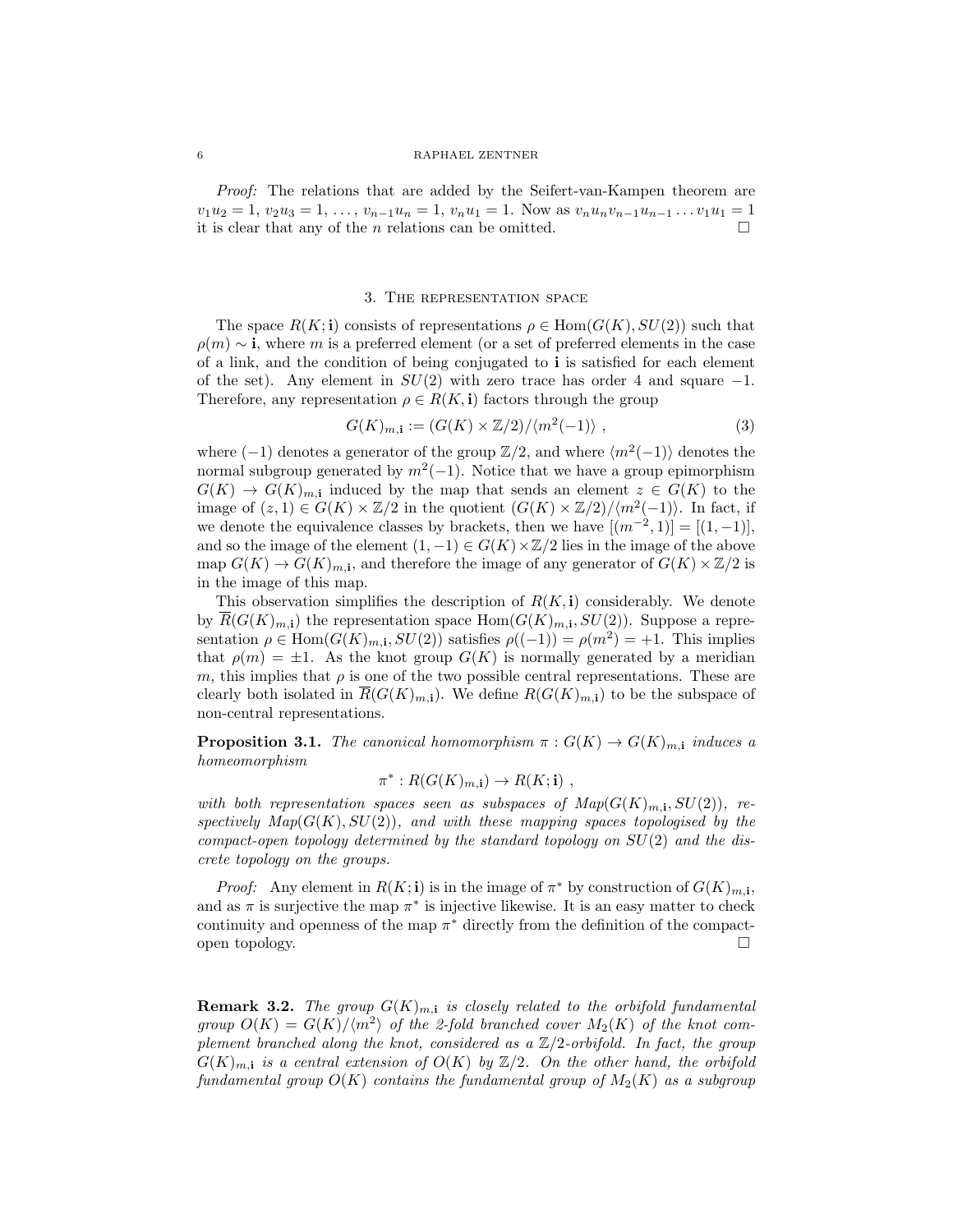of index 2, see for instance  $[8, \text{ Section } 10.6]$ . This also explains the observations made in Section 1.3.

After these general considerations we shall return out attention to pretzel knot or links.

**Proposition 3.3.** For the pretzel knot (or link)  $K = P(p_1, \ldots, p_n)$ , and for m denoting the meridian (respectively a set consisting of one meridian per link component), we have a presentation of  $G(K)_{m,1}$  given by

$$
\langle s_1, \ldots, s_n | s_1^4 = 1, s_1^2 = s_2^2 = \cdots = s_n^2,
$$
  
\n $(s_1 s_2)^{p_1} = (s_2 s_3)^{p_2} = \cdots = (s_{n-1} s_n)^{p_{n-1}} = (s_n s_1)^{p_n}.$ 

*Proof:* In the presentation of Proposition 2.1 any generator is a meridian  $m$ . We claim that the group  $G(K)_{m,i}$  has a presentation given by

$$
\langle s_1, \dots, s_n, -1 | [-1, s_i] = 1, (s_i)^2 = -1, i = 1, \dots, n, (-1)^2 = 1,
$$
  

$$
(s_1 s_2)^{p_1} = (s_2 s_3)^{p_2} = \dots = (s_{n-1} s_n)^{p_{n-1}} = (s_n s_1)^{p_n}.
$$
 (4)

In fact, the relations in the first line follow directly from the definition of  $G(K)_{m,i}$ as a quotient of  $G(K) \times \mathbb{Z}/2$ . The remaining relations of the presentation 2.1 simplify because any of the elements  $s_i$  now satisfies  $s_i^{-1} = -s_i$ . Therefore, in the above notation, the meridians  $u$  and  $v$  expressed in terms of  $s$  and  $t$  simplify to the expressions

$$
u = (st)^p s^{-1}
$$
 and  
\n
$$
v = (st)^p t^{-1}
$$
 for p odd, and  
\n
$$
u = (st)^p s
$$
 and  
\n
$$
v = (st)^p t
$$
 for p even ,

no matter of what the sign of p is. The relation  $v_1u_2 = 1$  then becomes  $(s_1s_2)^{p_1} =$  $(s_2s_3)^{p_2}$ , independently of the sign and parity of  $p_1$  and  $p_2$ , and likewise for the remaining ones. Furthermore, the generator  $(-1)$  in the presentation  $(4)$  may be omitted, yielding the claimed presentation.

 $\Box$ 

The elements  $\rho \in R(P(p_1, \ldots, p_n); \mathbf{i})$  fall into two classes, depending on whether  $\rho((s_1s_2)^{p_1}) = \pm 1$  or not, or in other words, according to whether  $\rho((s_1s_2)^{p_1})$  is central in  $SU(2)$  or not. As we shall see, if this is not the case, then the representation  $\rho$  is *binary dihedral*, which by definition means that it factors through a subgroup of  $SU(2)$  that is conjugated to

$$
Pin(2) = S^1 \coprod \mathbf{j} \cdot S^1 ,
$$

where  $SU(2)$  is seen as the unit quaternions,  $S^1 \subseteq \mathbb{C} = \langle 1, \mathbf{i} \rangle \subseteq \mathbb{H}$  the unit complex numbers, and  $\mathbf{j} \cdot S^1 \subseteq \langle \mathbf{j}, \mathbf{k} \rangle \subseteq \mathbb{H}$  the circle of unit complex numbers multiplied by j, lying entirely in the space spanned by j and k.

Before we proceed, we shall note a useful formula: Let  $\mathbf{v} = v_1 \mathbf{i} + v_2 \mathbf{j} + v_3 \mathbf{k}$  and  $\mathbf{w} = w_1 \mathbf{i} + w_2 \mathbf{j} + w_3 \mathbf{k}$  be purely imaginary quaternions. Then we have

$$
\mathbf{v} \cdot \mathbf{w} = -\langle \mathbf{v}, \mathbf{w} \rangle + \mathbf{v} \times \mathbf{w} \tag{5}
$$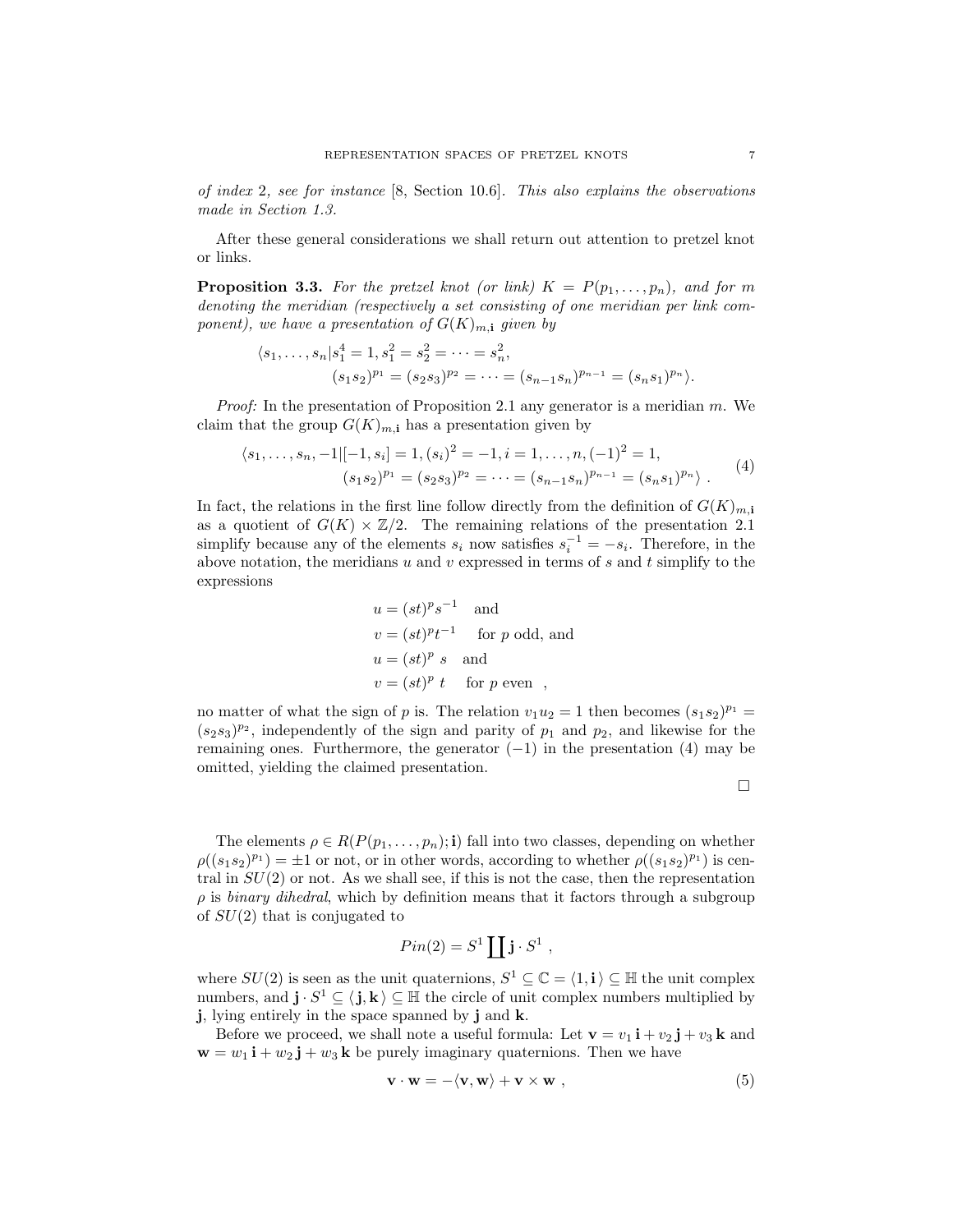where

$$
\mathbf{v} \times \mathbf{w} = (v_2w_3 - v_3w_2)\mathbf{i} + (v_3w_1 - v_1w_3)\mathbf{j} + (v_1w_2 - v_2w_1)\mathbf{k} ,
$$

and where  $\langle -,-\rangle$  denotes the standard scalar product. As the notation suggests, this corresponds to the usual 'cross-product' in  $\mathbb{R}^3$ . In particular, if **v** and **w** are linearly independent the vector  $\mathbf{v} \times \mathbf{w}$  is perpendicular to the plane spanned by  $\mathbf{v}$ and w.

3.1. A conjugacy class fixing condition. The following Lemma is useful for fixing representants of conjugacy classes of representations. Recall also that the surjective map  $S(\text{Im}(\mathbb{H})) \times [0, \pi] \to SU(2)$ , given by  $(\mathbf{z}, \alpha) \mapsto e^{\mathbf{z}\alpha}$  via the exponential map is injective when restricted to  $S(\text{Im}(\mathbb{H})) \times (0, \pi)$ , and maps  $S \times \{\pi\}$  to -1 and  $S \times \{0\}$  to  $+1$ .

**Lemma 3.4.** Let G be a group, and let x and y be elements of G. Let  $\rho : G \rightarrow$  $SU(2)$  be a representation such that  $\rho(x)$  is not in the centraliser of  $\rho(y)$  (in particular,  $\rho$  is non-abelian). Then there are precisely two representations  $\rho'$ , both conjugated to  $\rho$ , such that

$$
\rho'(x) = e^{\mathbf{j}\alpha} \quad \text{and} \quad \rho'(y) = e^{\mathbf{z}\beta}
$$

with  $\alpha, \beta \in (0, \pi)$ , and such that  $z \in S(\text{Im}(\mathbb{H}))$  lies in the plane  $\langle j, k \rangle$ . The two are distinguished according to the sign of the inner product  $\langle \mathbf{k}, \mathbf{z} \rangle \neq 0$  with j. These two are related by conjugation with j, or in other words, related by a rotation of z around the axis j with angle  $\pi$ .

We notice for our further applications that if  $\rho(x)$  and  $\rho(y)$  are required to have trace zero in  $SU(2)$  then we have  $\rho'(x) = \mathbf{j}$  and  $\rho'(y) = \mathbf{z}$  may also be written as  $\rho'(y) = \mathbf{j}e^{\mathbf{i}\alpha'}$  with  $\alpha' \in (0, \pi)$  if we require the inner product condition, or with  $\alpha' \in (0, 2\pi) \setminus {\pi}$  without the inner product condition.

*Proof:* The action of  $SU(2)$  on itself by conjugation consists precisely in the adjoint action on its Lie algebra when seen through the exponential map, and as such it factors through  $SO(\mathfrak{su}(2)) = SO(3)$ . Up to conjugation we may assume that  $\rho(x) = e^{j\alpha}$  because the action of  $SU(2)$  on the 2-sphere  $S(\text{Im}(\mathbb{H}))$  is clearly transitive. This assumption does not yet fix  $\rho$  up to conjugation. In fact, we have  $c \mathbf{j} c^{-1} = \mathbf{j}$  if and only if  $c \in SU(2)$  is of the form  $c = w + y \mathbf{j}$  with  $w, y \in \mathbb{R}$  and  $w^2 + y^2 = 1$ . The set of these elements is a 1-dimensional circle, and conjugating with an element c of this circle yields a rotation around the axis j in  $\langle \mathbf{i}, \mathbf{j}, \mathbf{k} \rangle \cong \mathbb{R}^3$ . Therefore, we may assume that  $\rho(y) = e^{\mathbf{z}\beta}$  is such that **z** lies in the  $\langle \mathbf{j}, \mathbf{k} \rangle$ -plane. Our assumption implies  $z \neq j$ , and so there are two possible choices of rotations around j with this requirement on z, according to whether  $\langle \mathbf{k}, \mathbf{z} \rangle < 0$  or  $\langle \mathbf{k}, \mathbf{z} \rangle > 0$ .  $\Box$ 

3.2. The case  $\rho((s_1s_2)^{p_1}) = \rho((s_2s_3)^{p_2}) = \cdots = \rho((s_ns_1)^{p_n}) = +1$ . This class may have binary dihedral representations and may and usually does contain representations that are not binary dihedral.

**Lemma 3.5.** Let  $x, y, z \in S^2 \subseteq \langle i, j, k \rangle$ , and suppose  $y = x \cdot e^{z\alpha}$  for some  $\alpha \in$ [0,  $2\pi$ ]. Suppose  $\mathbf{x} \neq \pm \mathbf{y}$ , or equivalently  $\alpha \neq 0$  (mod  $\pi$ ), or equivalently  $\sin(\alpha) \neq 0$ . Then  $\mathbf{z}$  must be perpendicular to  $\mathbf{x}$ .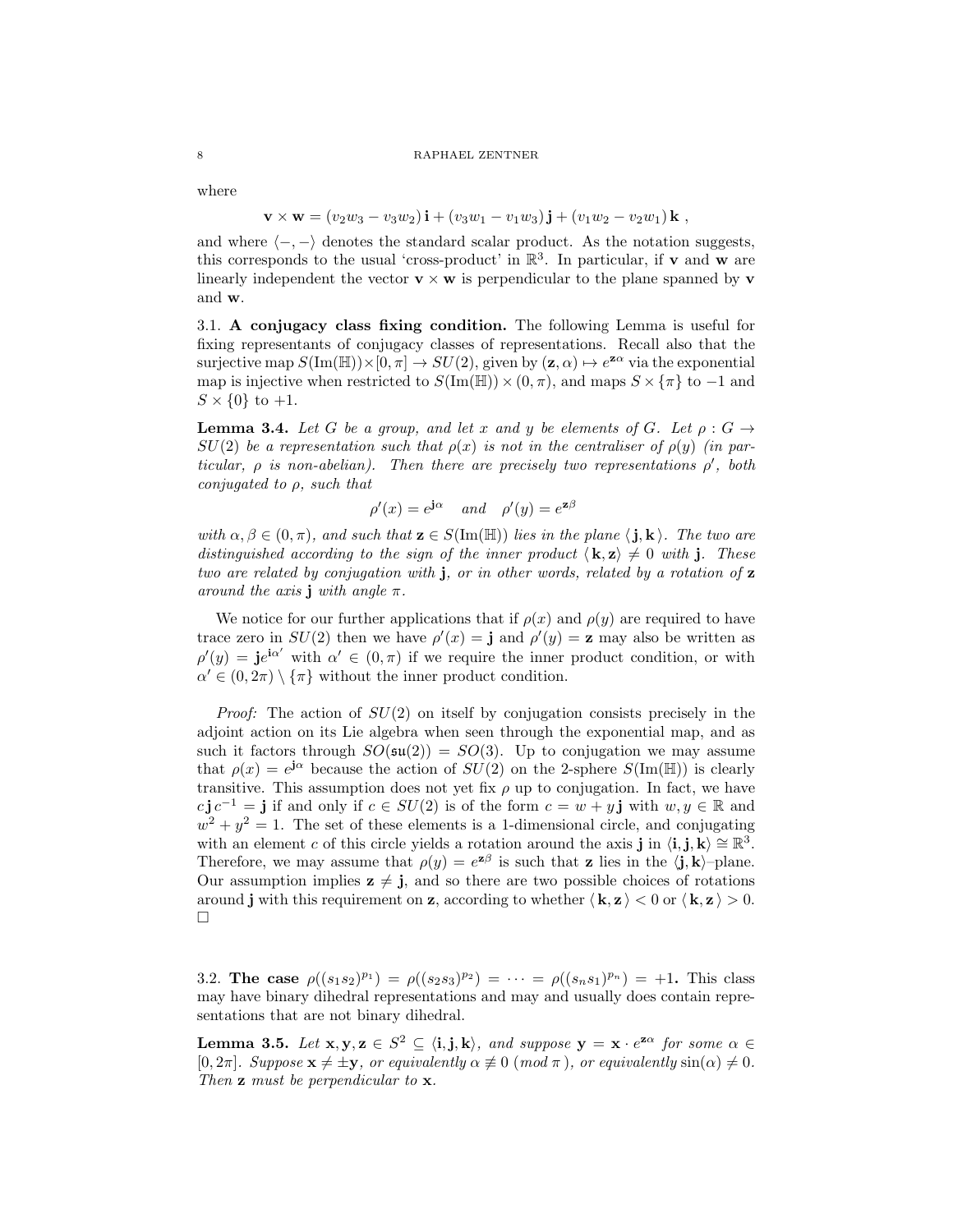*Proof:* As usually one proves that  $e^{z\alpha} = \cos(\alpha) + z \sin(\alpha)$ . Therefore we see that

$$
\mathbf{x} \cdot e^{\mathbf{z}\alpha} = \mathbf{x} \cos(\alpha) + \mathbf{x} \cdot \mathbf{z} \sin(\alpha) . \tag{6}
$$

As we were assuming  $\mathbf{x} \neq \pm \mathbf{y}$  the angle  $\alpha$  cannot be 0 or  $\pi$ , and so  $\sin(\alpha) \neq 0$ . By the above formula (5) we see that this is purely imaginary if and only if  $x$  and  $z$ are perpendicular.

We are now able to describe the space of all representations up to conjugacy of the pretzel knots or links  $P(p_1, \ldots, p_n)$ . A connection component is reminiscent of the possible configuration space of a mechanical linkage on  $S^2 = S(\text{Im}(\mathbb{H}))$ : It's the space of ordered subsets of points  $(\mathbf{z}_1, \ldots, \mathbf{z}_n)$  on  $S^2$  with (usually) the first two of them fixed by the conjugacy fixing condition, and with the distances of two consecutive points fixed, but with the liberty of 'moving around' otherwise. For  $n \geq 4$  this yields positive dimensional families in this representation space up to conjugacy.

**Proposition 3.6.** The set of conjugacy classes of representations  $\rho \in R(K; \mathbf{i})$  such that  $\rho((s_1s_2)^{p_1}) = \rho((s_2s_3)^{p_2}) = \cdots = \rho((s_ns_1)^{p_n}) = +1$  is bijective to the ordered subsets  $(\mathbf{z}_1,\ldots,\mathbf{z}_n)$  of points  $\mathbf{z}_1,\ldots,\mathbf{z}_n \in S(\text{Im}(\mathbb{H}))$ ,  $\mathbf{z}_1 = \rho(s_1),\ldots,\mathbf{z}_n = \rho(s_n)$ , such that

(1) the distance between  $\mathbf{z}_i$  and  $\mathbf{z}_{i+1}$  is given by  $\alpha_{i,i+1} \in [0, \pi]$  satisfying the congruence

$$
p_i \alpha_{i,i+1} \equiv p_i \pi \ (mod \ 2\pi ) \ ,
$$

for  $i = 1, \ldots, n$ , with  $n + 1 = 1$  understood, and

(2) these points satisfy the following 'conjugacy class fixing condition':

$$
\mathbf{z}_1 = \mathbf{j}, \quad \mathbf{z}_{j+1} = \mathbf{z}_j \cdot e^{\mathbf{i} \, \alpha_{j,j+1}},
$$

for  $j = 1, \ldots, l$ , where l is the smallest integer such that  $\alpha_{l,l+1} \notin \{0, \pi\}$ , if it exists, or  $l = n$  if not.

Furthermore, a representation  $\rho$  determined by an n-tuple  $(\alpha_{12}, \alpha_{23}, \ldots, \alpha_{n1})$  is non-abelian unless all angles  $\alpha_{i,i+1}$  are equal to 0 or  $\pi$ . It is binary dihedral if and only if all points  $z_i$  lie on the great circle lying in the  $\langle j, k \rangle$ -plane. Reflection on this plane induces an involution on the space of conjugacy classes of representations with fixed point set precisely the binary dihedral representations. In particular, conjugacy classes of non-abelian representations that are not binary dihedral come in pairs.

Proof: The conjugacy fixing condition follows immediately from Lemma 3.4 above applied to  $x = s_1$  and  $y = s_{l+1}$  if  $\rho$  is non abelian. Also by that Lemma we may assume that  $\rho(s_1) = \mathbf{j}$ , and  $\rho(s_2) = \mathbf{j} \cdot e^{\mathbf{i}\alpha_{12}}$ , with angle  $\alpha_{12} \in [0, \pi]$ . Notice that  $\alpha_{12}$  is the distance between  $\rho(s_1)$  and  $\rho(s_2)$  on the 2–sphere  $S(\text{Im}(\mathbb{H}))$  with its standard metric. Because  $\rho((s_1s_2))^{p_1} = (-1)^{p_1}e^{i\alpha_{12}p_1}$  must be equal to  $(+1)$ , we have the condition that

$$
p_1 \alpha_{12} \equiv p_1 \pi \pmod{2\pi} \tag{7}
$$

We assume for simplicity that  $\alpha_{12} \notin \{0, \pi\}$ , so that the conjugacy class is already fixed. Next we may write  $\rho(s_3) = \rho(s_2) \cdot e^{\mathbf{z}_{23} \alpha_{23}}$ , where  $\mathbf{z}_{23} \in S(\text{Im}(\mathbb{H}))$  is a purely imaginary quaternion of unit norm. It must be perpendicular to  $z_2 = \rho(s_2) \in$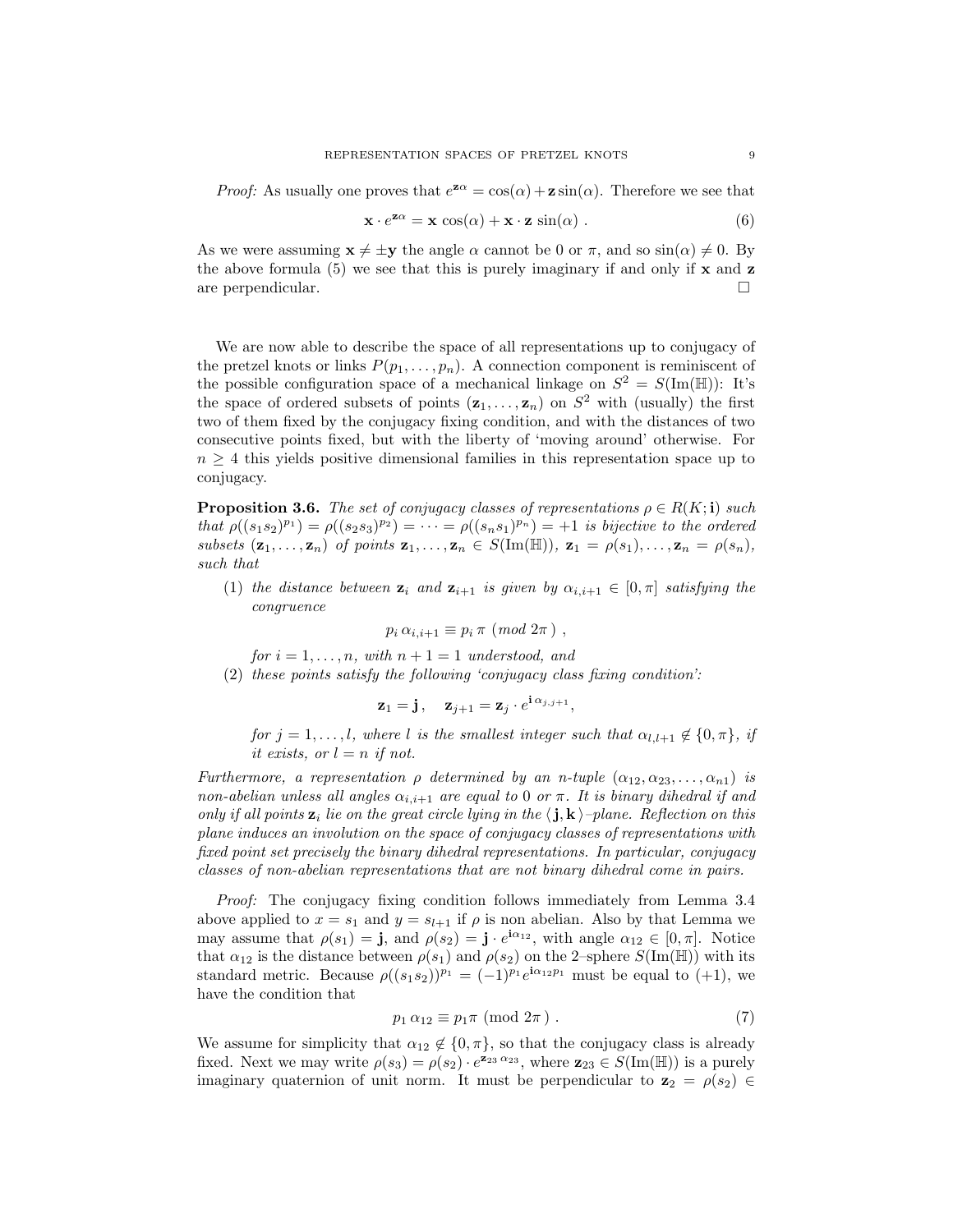$S(\text{Im}(\mathbb{H}))$  if  $\alpha_{23} \notin \{0,\pi\}$  by the above Lemma 3.5. Similarly to above, the angle  $\alpha_{23} \in [0, \pi]$  must satisfy the congruence

$$
p_2 \alpha_{23} \equiv p_2 \pi \pmod{2\pi} .
$$

We notice that for given angle  $\alpha_{23}$  there is a circle of possibilities for the choice of  $\rho(s_3)$ , parametrised by the circle of elements  $z_{23}$  which are pependicular to  $z_2 = \rho(s_2)$ , as long as  $\alpha_{23}$  is different from 0 and  $\pi$ .

This process continues inductively, and the last congruence to satisfy is

$$
p_n \alpha_{n1} \equiv p_n \pi \pmod{2\pi},
$$

with  $\alpha_{n1} \in [0, \pi]$  and  $\mathbf{z}_{n1} \in S(\text{Im}(\mathbb{H}))$  now such that  $\rho(s_1) = \rho(s_n) \cdot e^{\mathbf{z}_{n1} \alpha_{n1}}$ . In particular, having  $\rho(s_n)$  fixed there is only one possibility of choosing  $\mathbf{z}_{n1} \in S(\text{Im}(\mathbb{H}))$ – instead of a whole circle – as we have to 'come back' to  $\rho(s_1)$  that was already  $\Box$ 

**Remark 3.7.** As the author learned from the referee's report, the observation that there is an involution on the representation space modulo conjugation, with the binary dihedral representations as fixed points, is a general phenomenon. In fact, the group  $H^1(G;\mathbb{Z}/2) \cong Hom(G;\mathbb{Z}/2)$  can be interpreted as the central representations  $G \to SU(2)$ , and this space acts on the representation space  $Hom(G, SU(2))$  and so on its quotient by conjugation. This action is so that a central representation  $\varepsilon$  :  $G \to \mathbb{Z}/2$  maps a representation  $\rho \in Hom(G, SU(2))$  to the product  $\varepsilon \cdot \rho$ . With a little effort one can check that a representation  $\rho$  is a fixed point of this action if and only if  $\rho$  is binary dihedral.

3.3. The case  $\rho((s_1s_2)^{p_1}) = \rho((s_2s_3)^{p_2}) = \cdots = \rho((s_ns_1)^{p_n}) = -1$ . This case is entirely analogous to the preceeding one, and the corresponding statement is given by

**Proposition 3.8.** The set of conjugacy classes of representations  $\rho \in R(K; \mathbf{i})$  such that  $\rho((s_1 s_2)^{p_1}) = \rho((s_2 s_3)^{p_2}) = \cdots = \rho((s_n s_1)^{p_n}) = -1$  is bijective to the ordered subsets  $(\mathbf{z}_1, \ldots, \mathbf{z}_n)$  of points  $\mathbf{z}_1, \ldots, \mathbf{z}_n \in S(\text{Im}(\mathbb{H}))$  such that

(1) the distance between  $\mathbf{z}_i$  and  $\mathbf{z}_{i+1}$  is given by  $\alpha_{i,i+1} \in [0, \pi]$  satisfying the congruence

$$
p_i \alpha_{i,i+1} \equiv (p_i + 1)\pi \ (mod \ 2\pi )
$$

for  $i = 1, \ldots, n$  with  $n + 1 = 1$  understood, and

(2) these points satisfy the following 'conjugacy class fixing condition':

$$
\mathbf{z}_1 = \mathbf{j}, \quad \mathbf{z}_{j+1} = \mathbf{z}_j \cdot e^{\mathbf{i} \, \alpha_{j,j+1}},
$$

for  $j = 1, \ldots, l$  where l is the smallest integer such that  $\alpha_{l,l+1} \neq 0$ , if it exists, or  $l = n$  if not.

Furthermore, a representation  $\rho$  determined by an n-tuple  $(\alpha_{12}, \alpha_{23}, \ldots, \alpha_{n1})$  is non-abelian unless all angles  $\alpha_{i,i+1}$  are equal to 0 (the case  $\alpha_{i,i+1} = \pi$  is excluded by the congruences to satisfy). It is binary dihedral if and only if all points  $z_i$  lie on the great circle lying in the  $\langle j, k \rangle$ –plane. Reflection on this plane induces an involution on the space of conjugacy classes of representations with fixed point set precisely the binary dihedral representations. In particular, conjugacy classes of non-abelian representations that are not binary dihedral come in pairs.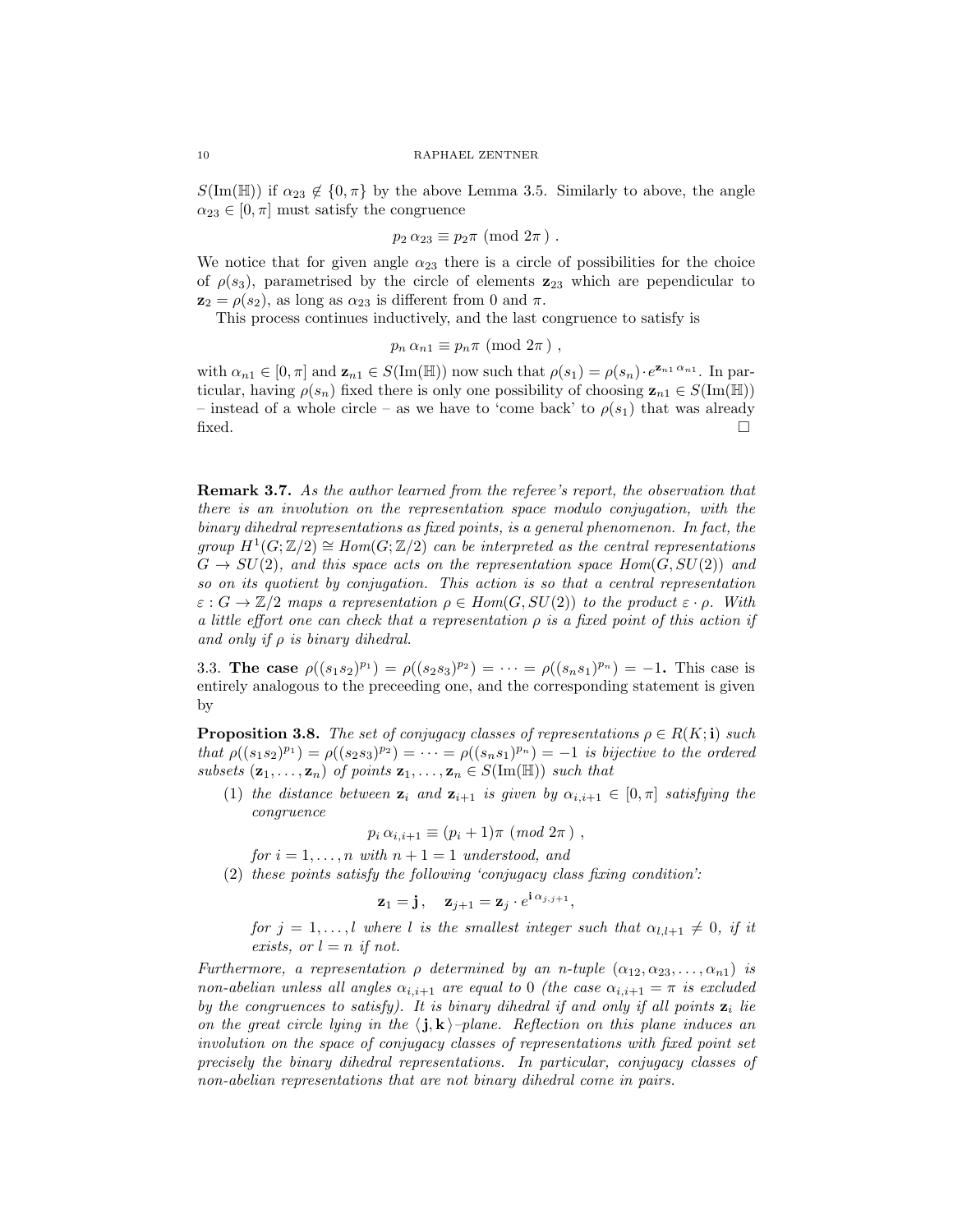Proof: The difference to the preceeding situation is that now we must have  $-1 = \rho((s_1s_2))^{p_1} = (-1)^{p_1}e^{i\alpha_{12}p_1}$  so instead of the condition (7) above, we now must have

$$
p_1 \alpha_{12} \equiv (p_1 + 1)\pi \pmod{2\pi}, \qquad (8)
$$

and so on.  $\Box$ 

3.4. The case  $\rho((s_1s_2)^{p_1}) = \rho((s_2s_3)^{p_2}) = \cdots = \rho((s_ns_1)^{p_n}) \neq \pm 1$ . As we will see, all representations in this class are binary dihedral: The fact that the distinguished element  $(s_1 s_2)^{p_1} = \cdots = (s_n s_1)^{p_n}$  is not central in  $SU(2)$  forces the images  $\rho(s_1), \ldots, \rho(s_n)$  of the meridional generators to lie on a great circle.

**Proposition 3.9.** The set of conjugacy classes of representations  $\rho \in R(K; \mathbf{i})$ such that  $\rho((s_1s_2)^{p_1}) = \rho((s_2s_3)^{p_2}) = \cdots = \rho((s_ns_1)^{p_n})$  is conjugate to  $e^{i\beta}$  with  $\beta \notin \{0, \pi\}$  is in one-to-two correspondance with the ordered subsets  $(\mathbf{z}_1, \dots, \mathbf{z}_n)$  of points  $\mathbf{z}_1, \ldots, \mathbf{z}_n \in S(\text{Im}(\mathbb{H}))$  such that

$$
\mathbf{z}_1 = \mathbf{j}, \quad \mathbf{z}_{i+1} = \mathbf{z}_i \cdot e^{\mathbf{i} \, \alpha_{i,i+1}},
$$

with the angle  $\alpha_{i,i+1} \in [0, 2\pi]$  satisfying the congruence

 $p_i \,\alpha_{i,i+1} \equiv \beta \pmod{2\pi}$ ,

for  $i = 1, \ldots, n$  with  $n + 1 = 1$  understood.

All these representations are binary dihedral and non-abelian.

*Proof:* Under the assumption we have  $\rho(s_i) \neq \pm \rho(s_{i+1})$  modulo n. Up to conjugation we may assume  $\rho(s_1) = \mathbf{j}$  and  $\rho(s_2) = \mathbf{j} e^{\mathbf{i}\alpha}$ , with  $\alpha \neq 0 \pmod{\pi}$ .

We therefore have  $\rho(s_1s_2) = (-1) e^{i\alpha}$ . The image of this element under  $SU(2) \rightarrow$ SO(3) is given by rotation by  $2\alpha$  around the **i** axis, where we consider  $\mathbb{R}^3$  as the span of **i**, **j**, **k** inside  $\mathbb{H}$ . By assumption,  $e^{i\beta} := \rho((s_1s_2)^{p_1}) \neq \pm 1$ , so  $\rho((s_2s_3))^{p_2}$ must be a non-trivial rotation around the same axis, the one spanned by i. By the formula (5) we therefore see that  $\rho(s_3)$  must lie in the plane  $\langle \mathbf{j}, \mathbf{k} \rangle$  as well, and so may be written as  $\rho(s_3) = \rho(s_2) e^{i\alpha'}$ . Inductively, we see that all elements  $\rho(s_i)$  are of the form  $\mathbf{j} e^{\mathbf{i}\alpha}$  for some angle  $\alpha \in [0, 2\pi]$ .

$$
\qquad \qquad \Box
$$

By the methods of Section 4 below we can see explicitely that there are only finitely many possible values for  $\beta$  in the formula  $e^{i\beta} = \rho((s_1s_2)^{p_1}) = \cdots = \rho((s_ns_1)^{p_n})$ . However, this also follows from [10, Theorem 10].

**Proposition 3.10.** If the number of strands of the pretzel knot is  $n = 3$  then the representation space modulo conjugation  $\mathcal{R}(K; \mathbf{i}) := R(K; \mathbf{i})/SU(2)$  only consists of isolated points.

If the number of strands of the pretzel knot is  $n \geq 4$ , and if  $\mathcal{R}(K; \mathbf{i})$  contains a representation that is not binary dihedral, then it contains connection components of strictly positive dimension.

Sketch of proof: For the claim regarding  $n = 3$  strands notice that a non binary dihedral representation is determined by a triangle on the 2–sphere with the lengths of its sides and two edge points fixed and with the lengths satisfying the arithmetic conditions given above. There are only finitely many such representations for each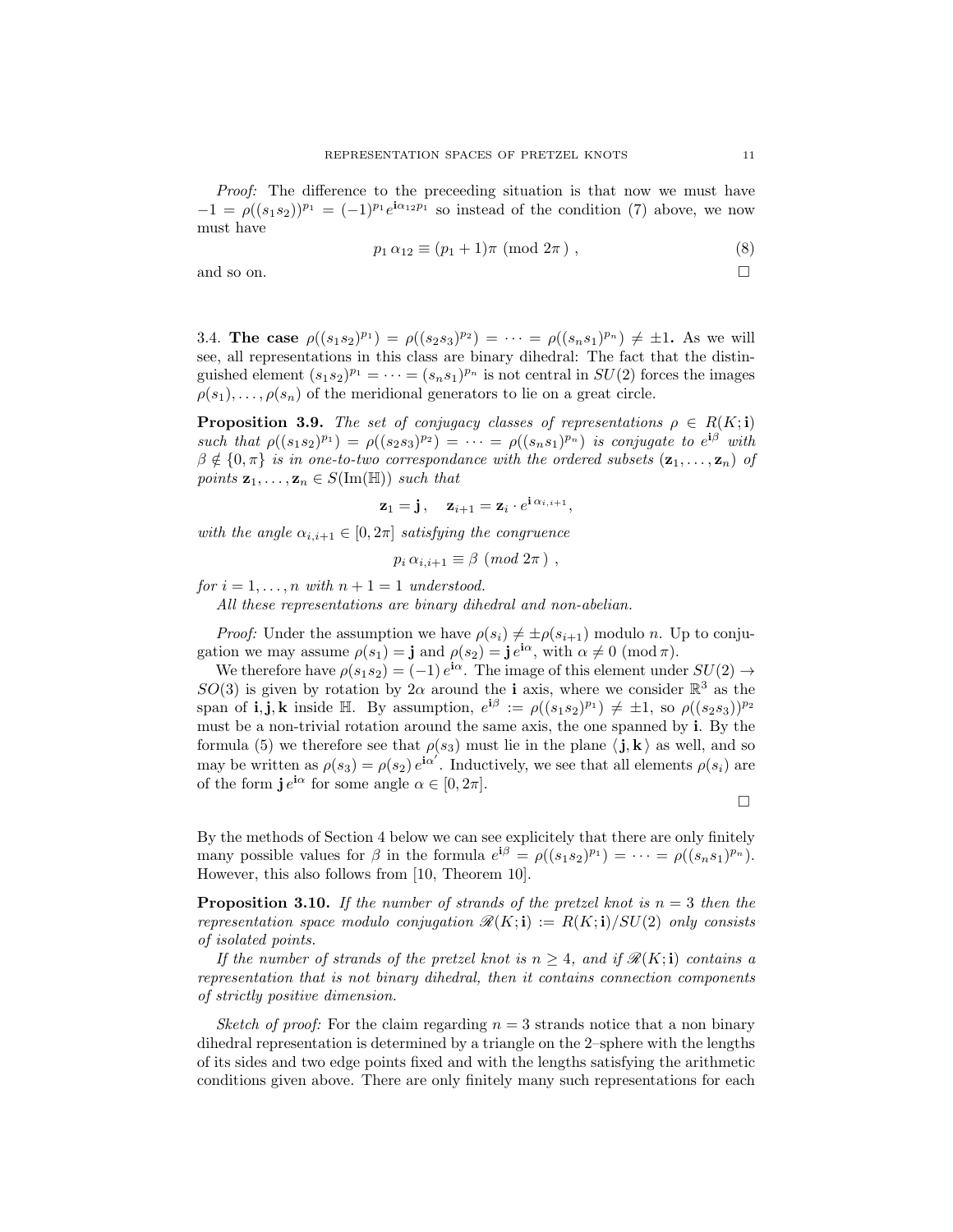knot. There are only finitely many binary dihedral representations by Klassen's result.

For  $n \geq 4$  the conjugacy classes in  $\mathcal{R}(K; \mathbf{i})$  will in general come in positive dimensional families – because one may 'move' the n-gon even if two consecutive points of it are fixed.  $\Box$ 

**Remark 3.11.** We will compute the Zariski tangent spaces to  $\mathcal{R}(K; \mathbf{i})$  for a large class of pretzel knots or links  $K$  below, and our results will be coherent with the preceeding observation. We expect that 'generically'  $\mathcal{R}(P(p_1, \ldots, p_n; \mathbf{i})$  contains components of dimension  $n-3$  for  $n \geq 3$ . For  $n = 4$  the 1-dimensional components are given by 1-spheres, and for higher n the author expects the  $n-3$  dimensional components to be spheres of that dimension.

3.5. Orbits of the conjugacy action. A representation  $\rho \in \text{Hom}(G, SU(2))$  is called *irreducible* if there is no proper subspace V of  $\mathbb{C}^2$  that is invariant under  $\rho$ , in the sense that  $\rho(g)V = V$  for all  $g \in G$ . Otherwise it is called reducible. It is not hard to see that a representation into  $SU(2)$  is irreducible if and only if it is non-abelian.

Let us consider the action of  $SU(2)$  on  $Hom(G, SU(2))$  given by conjugation. A representation  $\rho$  is irreducible if and only if its stabiliser  $\Gamma_{\rho} \subseteq SU(2)$  is equal to the centre  $\mathbb{Z}/2$ . The trivial representation and representations with image inside the centre of  $SU(2)$  have stabiliser  $SU(2)$ , and a reducible representation that acts non-trivially on a proper subspace has stabiliser isomorphic to  $U(1)$ . Therefore, the orbit [ $\rho$ ] of an irreducible representation is isomorphic to  $SU(2)/\mathbb{Z}/2 \cong \mathbb{RP}^3$ , and the orbit of a reducible representation that acts non-trivially on a proper subspace is homeomorphic to  $SU(2)/U(1) \cong S^2$ . In the situation of the representation spaces  $R(K; i)$  that we consider the reducible representations with stabiliser  $SU(2)$  do not appear.

3.6. Abelian representations. The reducible/abelian representations inside the space  $R(K; \mathbf{i})$  are quite easily described for a general knot.

**Proposition 3.12.** Let  $K = be$  a knot or link. Then there are, up to conjugation, precisely  $2^{|K|}$  abelian representations in  $R(K; \mathbf{i})$  with |K| denoting the number of components of K.

*Proof:* Any abelian representation  $\rho : \pi_1(S^3 \setminus K) \to SU(2)$  factors through the abelianisation  $H^1(S^3 \setminus K; \mathbb{Z}) \cong \mathbb{Z}^{|K|}$ , where  $|K|$  denotes the number of components of  $K$ , and each meridian represents a generator. For a knot there is therefore just one representation up to conjugacy such that the meridian is mapped to an element conjugate to i. In the case of a link the requirement that  $\rho(m_1) = \mathbf{i}$ , where  $m_1$  denotes a meridian to the first component of K, implies that  $\rho(m_i) = \pm \mathbf{i}$  for meridians to the other components  $m_2, \ldots, m_{|K|}$ . The claim follows.

It is easy to see that in the case of a pretzel knot or link  $P(p_1, \ldots, p_n)$  we have the following: If all  $p_i$  are odd then our result is a knot in the case that n is odd and is a 2-component link in the case that  $n$  is even. Otherwise the number of components is equal to the number of  $p_i$ 's that are even.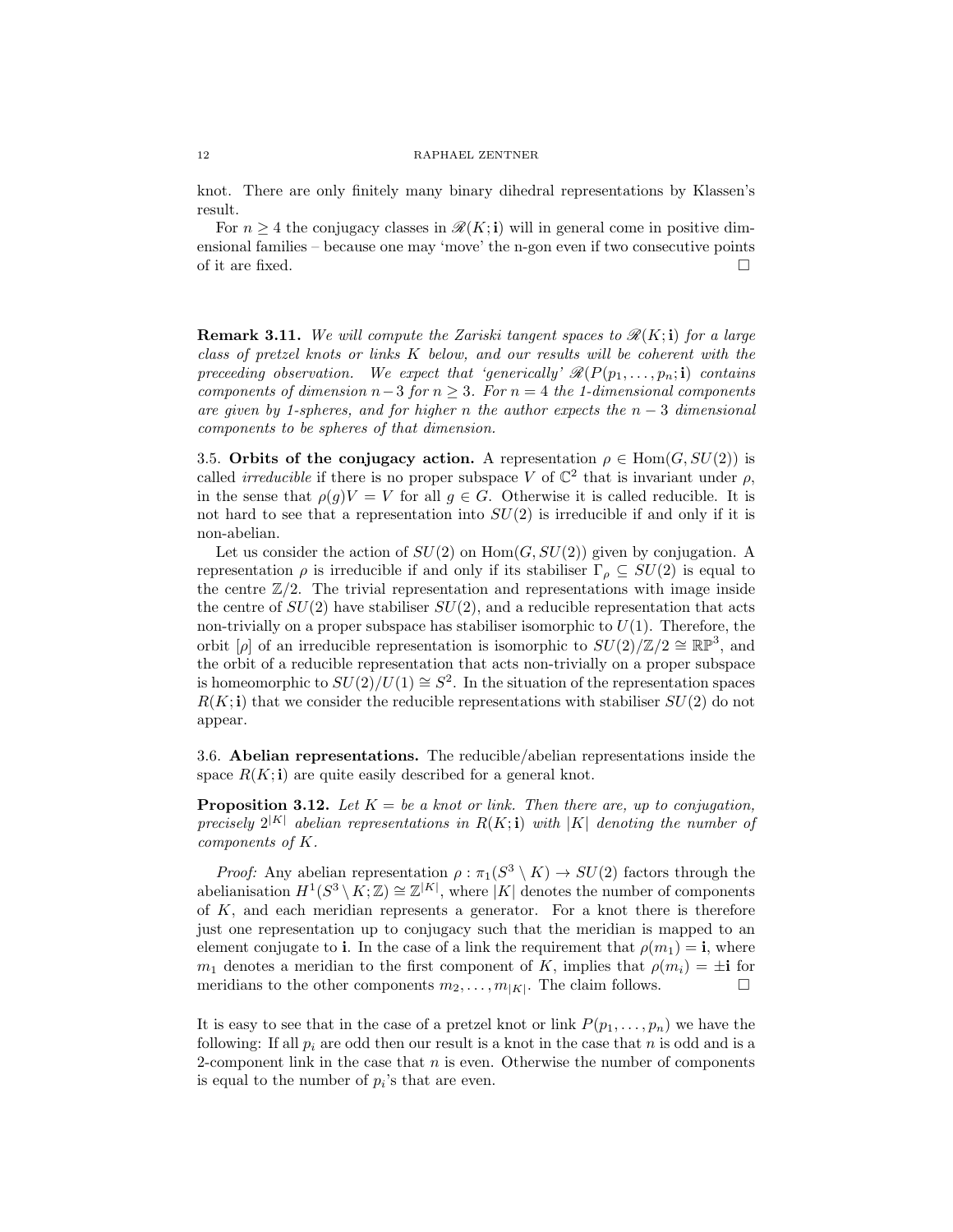### 4. Arithmetic properties

We show that under a simple arithmetic condition on the numbers  $p_1, \ldots, p_n$ irreducible representations with certain 'degenerate properties' may be avoided, with the best possible situation for  $n = 3$ .

**Proposition 4.1.** Suppose the numbers  $p_1, \ldots, p_n$  are pairwise coprime. Then there is no representation  $\rho$  determined by angles

 $(\alpha_{1,2},\ldots,\alpha_{n,1})$ 

with only one or two of the angles  $\alpha_{i,i+1}$  not in the set  $\{0,\pi\}$ . In particular, if  $n = 3$ , then any  $\rho$  that is non-abelian must have angles  $\alpha_{12}, \alpha_{23}, \alpha_{31}$  none of which lies in  $\{0, \pi\}.$ 

Proof: We only show that there is no representation with only two of the angles not in the set  $\{0, \pi\}$ , leaving the easier other case as an exercise to the reader.

Notice that if  $\rho$  is not such that  $\rho((s_1s_2)^{p_1}) = \cdots = \rho((s_ns_1)^{p_n}) = \pm 1$  then none of the angles  $\alpha_{i,i+1}$  may be in the set  $\{0,\pi\}$ . So we may assume  $\rho$  to be such that this equation holds, and therefore in the situation of Proposition 3.6 or 3.8 above.

Suppose  $\alpha_{i,i+1}, \alpha_{j,j+1}$  with  $i \neq j$  are such that they both do not lie in  $\{0, \pi\},$ and all others do. These two angles must satisfy

$$
p_i \frac{\alpha_{i,i+1}}{\pi} - p_i \equiv p_j \frac{\alpha_{j,j+1}}{\pi} - p_j \equiv 0 \pmod{2\mathbb{Z}} \text{ or}
$$
  

$$
p_i \frac{\alpha_{i,i+1}}{\pi} - p_i \equiv p_j \frac{\alpha_{j,j+1}}{\pi} - p_j \equiv 1 \pmod{2\mathbb{Z}},
$$

depending on whether we have  $\rho((s_1s_2)^{p_1}) = \pm 1$ . Therefore we may assume that  $\alpha_{i,i+1}/\pi = k_i/p_i$ , and  $\alpha_{j,j+1}/\pi = k_j/p_j$  with numbers  $k_i, k_j \in \mathbb{Z}$  (the parity of these numbers depends on the case in which we are, and on the parity of  $p_i$  and  $p_j$ , but this is not important in the following argument). On the other hand it is easy to see that the points  $\mathbf{z}_i = \rho(s_i)$  map to precisely two points under  $S(\text{Im}(\mathbb{H})) = S^2 \to \mathbb{R} \mathbb{P}^2$ , and in particular lie on a geodesic circle joining two non-antipodal points on  $S<sup>2</sup>$ , of length  $2\pi$ . Therefore we must have the congruence

$$
\frac{\alpha_{i,i+1}}{\pi} + \frac{\alpha_{j,j+1}}{\pi} \equiv 0 \pmod{\mathbb{Z}}.
$$

This implies that there is an integer  $n \in \mathbb{Z}$  such that

$$
k_i p_j + k_j p_i = n p_i p_j ,
$$

and so  $p_j$  divides  $k_j p_i$ . As  $p_i$  and  $p_j$  are assumed to be coprime,  $p_j$  must divide  $k_j$ . But this contradicts that  $\alpha_j = \pi \frac{k_j}{n_j}$  $\frac{k_j}{p_j}$  does not lie in  $\{0, \pi\}.$ 

Our next arithmetic result concerns binary dihedral representations.

**Proposition 4.2.** Suppose the numbers  $p_1, \ldots, p_n$  are pairwise coprime, and suppose  $\rho$  is a binary dihedral representation. Then either  $\rho$  is abelian or we must have (up to conjugation)

$$
\rho((s_1s_2)^{p_1}) = \cdots = \rho((s_ns_1)^{p_n}) = e^{\mathbf{i}\beta}
$$

with  $\beta \notin \{0, \pi\}$ . In other words, the situation in Section 3.4 above is the one that must occur for all non-abelian binary dihedral representations under this assumption.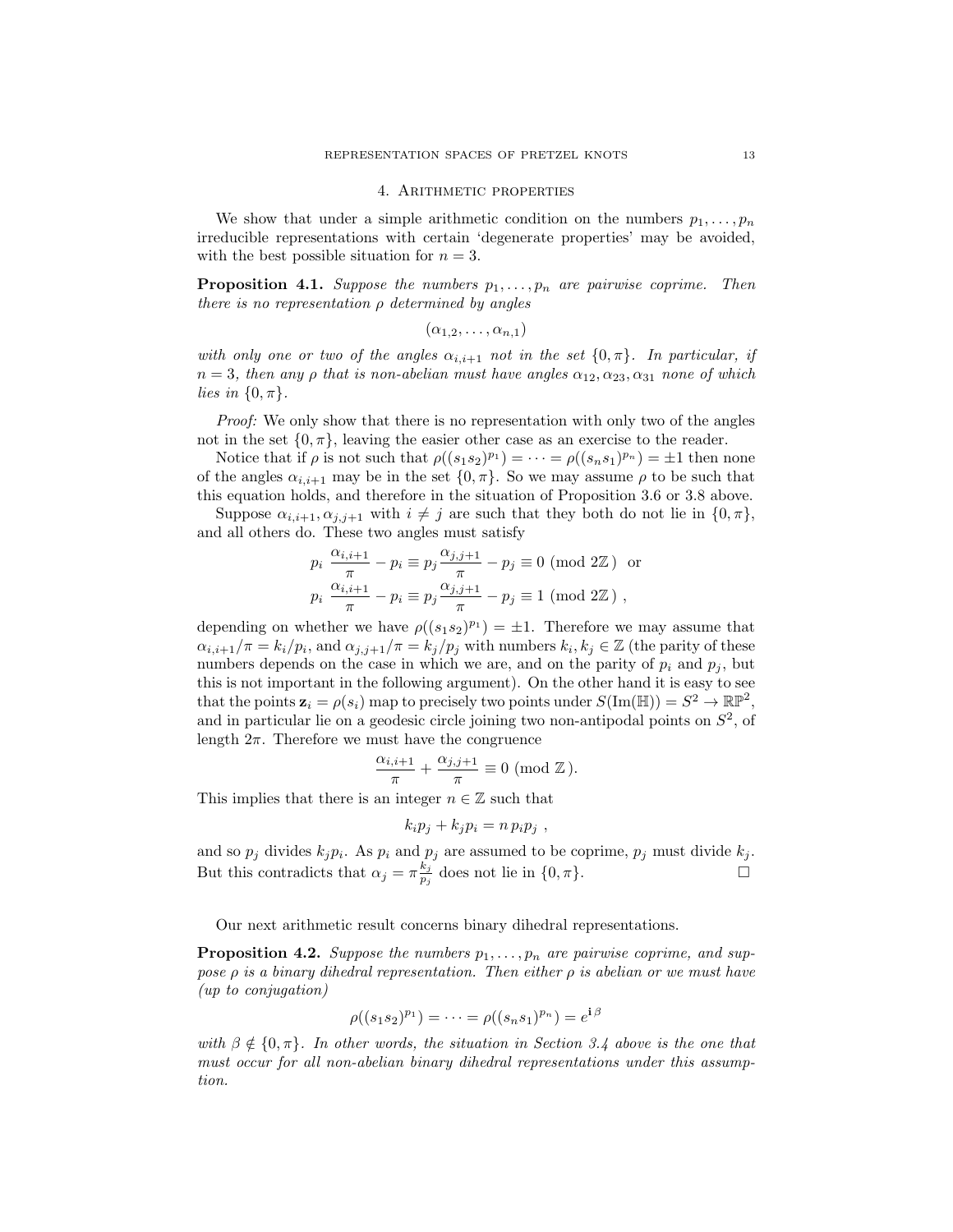*Proof:* Suppose  $\rho$  is binary dihedral and  $\frac{\beta}{\pi}$  is an integer. We may suppose that  $\rho(s_1) = \mathbf{j}$  and

$$
\rho(s_{i+1}) = \rho(s_i) e^{\mathbf{i} \alpha_{i,i+1}}
$$

with angle  $\alpha_{i,i+1} \in [0, 2\pi]$ , for  $i = 1, \ldots, n$  and  $n + 1 = 1$  understood. This implies that the sum of the angles must be a multiple of  $2\pi$ ,

$$
\frac{\alpha_{1,2}}{\pi} + \dots + \frac{\alpha_{n-1,n}}{\pi} + \frac{\alpha_{n,1}}{\pi} \equiv 0 \pmod{2\mathbb{Z}}.
$$
 (9)

,

In addition, we must have the congruences

$$
p_i \frac{\alpha_{i,i+1}}{\pi} \equiv 0 \pmod{\mathbb{Z}}
$$

for  $i = 1, \ldots, n$ . Putting  $\alpha_{i,i+1}/\pi = k_i/p_i$  with  $k_i \in \mathbb{Z}, i = 1, \ldots, n$ , inserting this in equation (9), and multiplying this equation by  $p_1 \cdots p_n$  we see that  $p_j$  divides  $k_j p_1 \cdots \widehat{p}_j \cdots p_n$ , with the hat on  $\widehat{p}_j$  indicating that this factor is omitted. By the condition on pairwise coprimeness we see that  $p_i$  must in fact divide  $k_i$ , and this for  $j = 1, ..., n$ . As a consequence, each angle  $\alpha_{i,i+1}$  must be 0 or  $\pi$ , and so the representation  $\rho$  is abelian.

## 5. Non-degeneracy conditions

The local structure of the representation variety  $Hom(G, SU(2))$  of a discrete group G was first studied by Weil, see [20,21]. A presentation  $\langle q_1, \ldots, q_n | r_1, \ldots, r_m \rangle$ of G, identifies the space  $Hom(G, SU(2))$  with  $F^{-1}(1, \ldots, 1)$ , where  $F: SU(2)^n \to$  $SU(2)^m$  is given by the polynomials determined by the relations that the generators have to satisfy.

**Definition 5.1.** Let  $\rho \in Hom(G, SU(2))$ . A map  $\xi : G \rightarrow \mathfrak{su}(2)$  is called a cocycle at ρ if one has

$$
\xi(gh) = \xi(g) + Ad_{\rho(g)}\xi(h) \tag{10}
$$

for any  $g, h \in G$ . An element  $\zeta \in \mathfrak{su}(2)$  defines a coboundary  $\zeta^\# : G \to \mathfrak{su}(2)$  at a representation  $\rho$  by the formula

$$
\zeta^{\#}(g) = \zeta - Ad_{\rho(g)}\zeta \tag{11}
$$

for  $g \in G$ .

To motivate this definition, let  $\rho$  be a representation. A deformation into nearby representations  $\rho_t$  may be written as  $\rho_t(g) = \rho(g) + t \xi(g) \rho(g) + o(t)$ . It is then easy to check that the requirement of  $\rho_t$  to be a group homomorphism implies for  $\xi$  to be a cocycle.

Coboundaries are cocycles. They are inifinitessimal deformations of  $\rho$  that are induced by conjugating  $\rho$  by elements of  $SU(2)$ . In fact, the coboundary  $\zeta^{\#}$  associated to  $\zeta \in \mathfrak{su}(2)$  is obtained as the derivative of  $t \mapsto e^{t\zeta} \rho(g) e^{-t\zeta}$  at 0.

The space of cocycles at  $\rho$  is denoted by  $Z^1(G; \mathfrak{su}(2)_{\rho})$ , the space of coboundaries by  $B^1(G; \mathfrak{su}(2)_{\rho})$ , and the quotient is denoted by  $H^1(G; \mathfrak{su}(2)_{\rho})$ . As the notation suggests, this is isomorphic to the first cohomology group of  $K(G; 1)$  with twisted coefficients in  $\mathfrak{su}(2)$  defined by the adjoint action of G on  $\mathfrak{su}(2)$  determined by  $\rho$ , see [21]. Weil proves that if the space  $H^1(G; \mathfrak{su}(2)_{\rho})$  vanishes, then the representation  $\rho$  has a neighbourhood in Hom $(G, SU(2))$  (with the compact open topology) all of which elements are conjugated to  $\rho$ . In other words, the conjugacy class of  $\rho$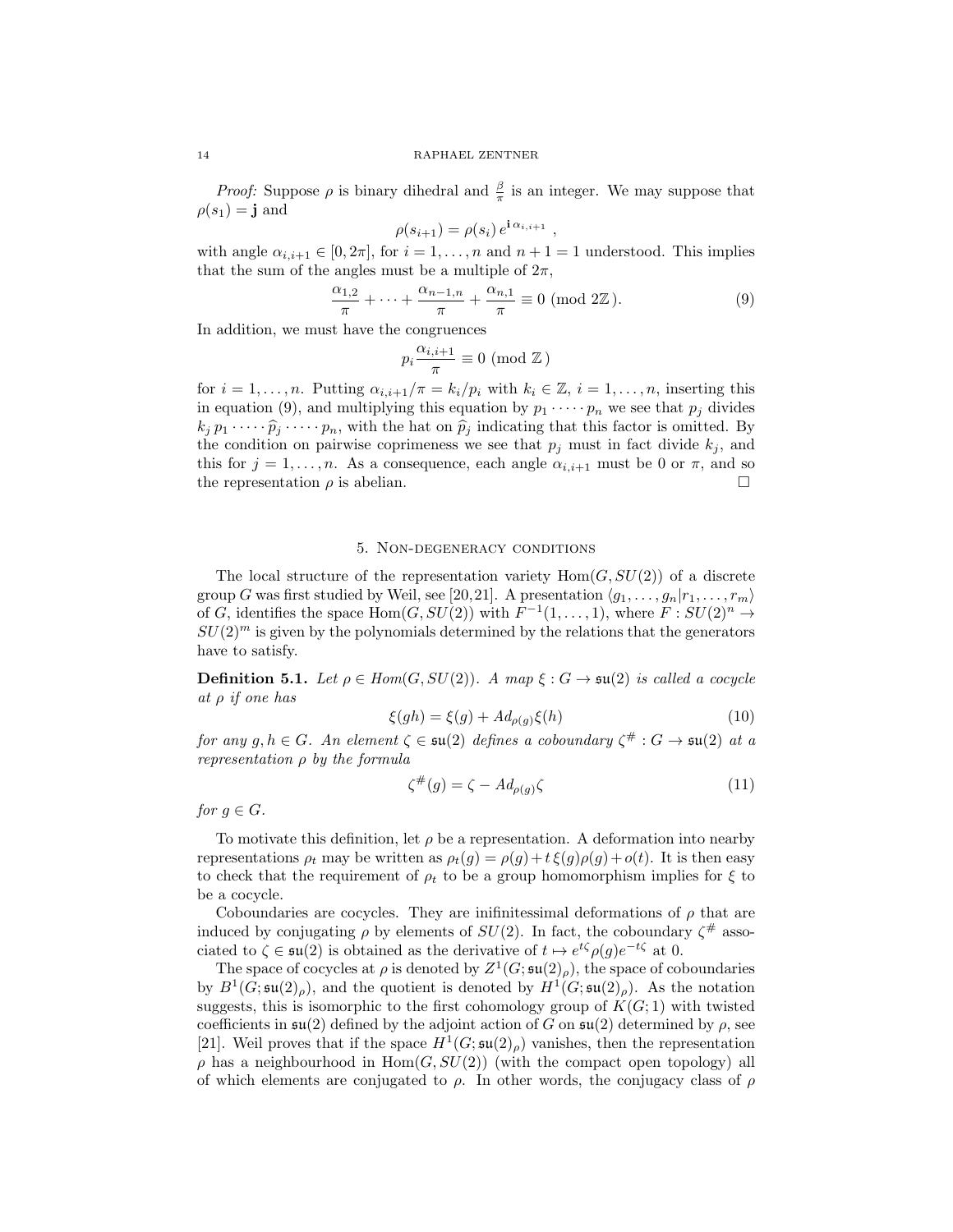is isolated in  $\text{Hom}(G, SU(2))/SU(2)$ . This suggests to call a representation nondegenerate if  $H^1(G; \mathfrak{su}(2)_{\rho}) = 0$ , and this is the definition we will take for our purpose.

This definition is not always suitable: For instance, if  $G$  is a knot group, then one has dim  $H^1(G; \mathfrak{su}(2)_{\rho}) \geq 1$  for cohomological reasons, and it can be shown that in the case that this dimension is precisely 1, the space  $\text{Hom}(G, SU(2))/SU(2)$  has the structure of a 1-dimensional smooth manifold in a neighbourhood of an irreducible representation ρ, see for instance [7, Lemma 2 and Proposition 1].

In general, the space  $H^1(G; \mathfrak{su}(2)_{\rho})$  is referred to as the Zariski tangent space of Hom $(G, SU(2))/SU(2)$  at  $\rho$ . However, it can appear that a representation  $\rho$  is isolated in  $\text{Hom}(G, SU(2))/SU(2)$  but that its Zariski tangent space is non-trivial. This is well-known, but in the cases we consider examples will even appear below.

In this section we shall study the local structure of  $R(K; \mathbf{i})$ , seen as  $R(G(K)_{m, \mathbf{i}})$  =  $Hom(G(K)<sub>m,i</sub>, SU(2))$  by Proposition 3.1 above. In particular, a non-degenerate representation  $\rho \in R(K; \mathbf{i})$  may well have deformations not coming from the action by conjugation when seen as an element of the bigger representation space  $Hom(G(K), SU(2))$  (without the assumption that meridians are mapped onto tracefree matrices).

**Lemma 5.2.** If  $\rho$  is a non-abelian representation then a coboundary  $\xi$  at  $\rho$  necessarily satisfies  $\xi((-1)) = 0$ .

Proof: In fact, by the cocycle condition we must have

$$
\xi(g(-1)) = \xi(g) + \mathrm{Ad}_{\rho(g)}\xi((-1)) = \xi((-1)) + \mathrm{Ad}_{\rho((-1))}\xi(g) = \xi((-1)g)
$$

for all  $g \in G(K)_{m,i}$  as  $(-1)$  commutes with all elements in  $G(K)_{m,i}$ . Clearly the endomorphism  $\operatorname{Ad}_{\rho((-1))}$  is the identity. Therefore  $\operatorname{Ad}_{\rho(g)}\xi((-1)) = \xi((-1))$  for all  $g \in G(K)_{m,1}$ . If  $\rho$  is non-abelian this implies  $\xi((-1)) = 0$ .

**Lemma 5.3.** If  $\xi$  is a cocycle at  $\rho$  then for any element h that is (conjugated to) a meridional element m the element  $\xi(h) \in \mathfrak{su}(2)$  must be perpendicular to  $\rho(h)\in S^2\subseteq \langle \textbf{i},\textbf{j},\textbf{k}\,\rangle=\mathfrak{su}(2)=\mathbb{R}^3.$ 

*Proof:* Indeed, as we have the relation  $h^2 = -1$  in  $G(K)_{m,i}$  the cocycle condition together with the preceeding Observation implies

$$
0 = \xi(h^2) = (1 + \mathrm{Ad}_{\rho(h)}) \xi(h) .
$$

By assumption  $\text{Ad}_{\rho(h)}$  is a rotation by  $\pi$  around the axis  $\rho(h)$ . Consequently  $\xi(h)$ must lie in the plane annihilated by  $(1 + \mathrm{Ad}_{\rho(h)})$  which is precisely the plane of elements perpendicular to  $\rho(h)$ .

**Proposition 5.4.** Let  $K = P(p_1, \ldots, p_n)$  be a pretzel knot or link with nonzero determinant  $|\Delta_K(-1)|$  (without any arithmetic assumption on the  $p_i$ 's). Let  $\rho \in R(K; \mathbf{i})$  be a non-abelian representation which is binary dihedral, and which satisfies  $\rho((s_1s_2)^{p_1}) = \cdots = \rho((s_ns_1)^{p_n}) \neq \pm 1$ . Then the cohomology group  $H^1(G_{K; \mathbf{i}}, \mathfrak{su}(2)_{\rho})$  vanishes.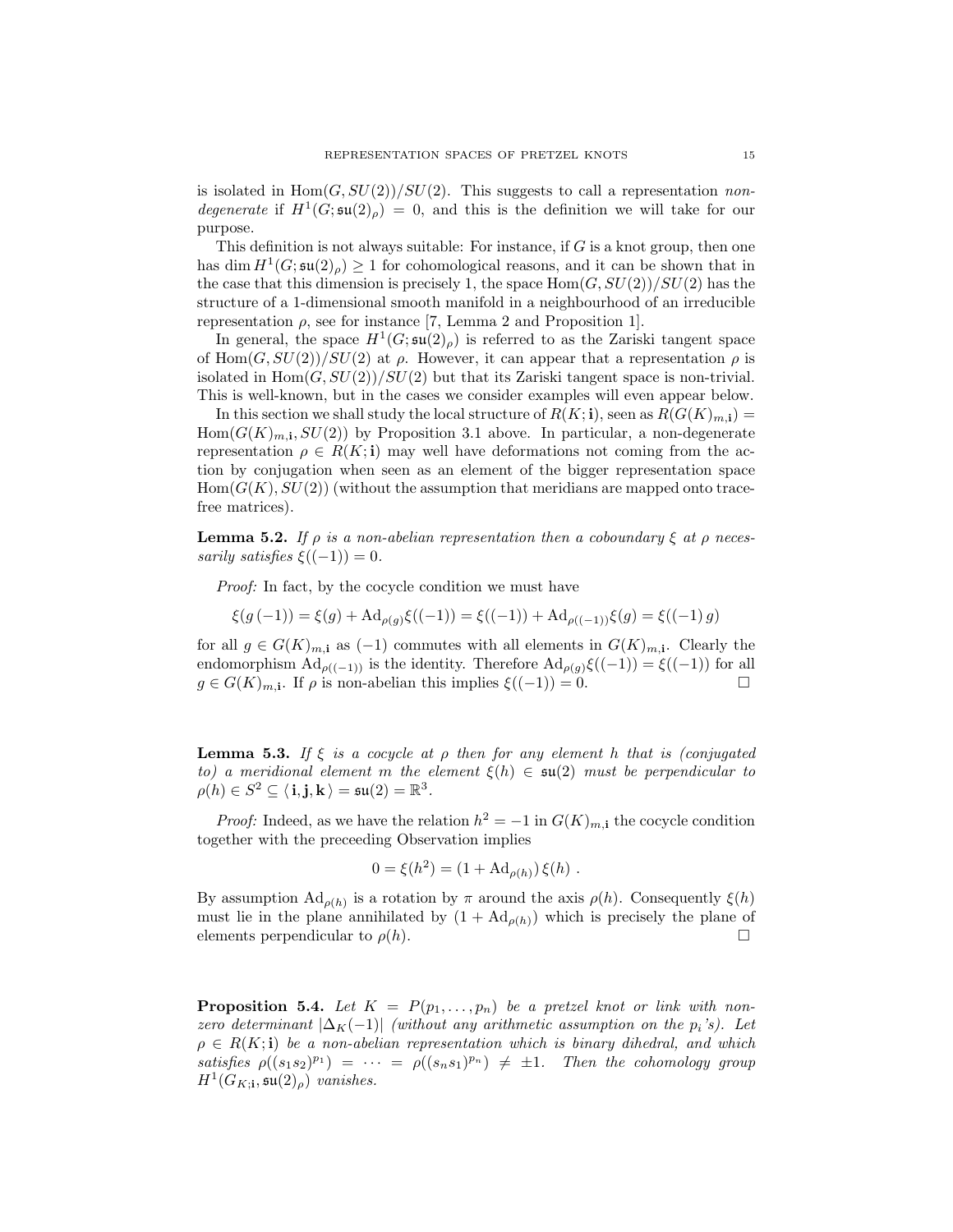*Proof:* Up to conjugation we may assume that  $\rho(s_1) = \mathbf{j}$  and  $\rho(s_{i+1}) = \rho(s_i) e^{\mathbf{i} \alpha_{i,i+1}}$ with angles  $\alpha_{i,i+1} \in [0, 2\pi]$  for  $i = 1, \ldots, n$  and  $n+1 = 1$  understood. The assumption implies that there is an angle  $\beta \in [0, 2\pi]$ , different from 0 and  $\pi$ , such that  $p_i \alpha_{i,i+1} \equiv \beta \pmod{2\pi \mathbb{Z}}$  and  $\rho((s_1 s_2)^{p_1}) = \cdots = \rho((s_n s_1)^{p_n}) = (-1) e^{i\beta}$ . Suppose  $\xi$  is a cocycle at  $\rho$ . Notice that we have

$$
\xi((s_i s_{i+1})^{p_i}) = \underbrace{(1 + \mathrm{Ad}_{\rho(s_i s_{i+1})} + \dots + \mathrm{Ad}_{\rho(s_i s_{i+1})}^{p_i - 1})}_{=: B_{i, i+1}} \xi(s_i s_{i+1}), \quad (12)
$$

with Ad denoting the adjoint action of  $SU(2)$  on the Lie algebra  $\mathfrak{su}(2)$ .

**Lemma 5.5.** The endomorphism  $B_{i,i+1}$  of  $\mathfrak{su}(2)$  is an automorphism.

Proof of the Lemma: Notice that we have the equation

$$
1 - \mathrm{Ad}_{e^{i\beta}} = B_{i,i+1} (1 - \mathrm{Ad}_{\rho(s_i s_{i+1})})
$$

for any  $i = 1, \ldots, n$ . Now  $\text{Ad}_{e^{i\beta}}$  is rotation by angle  $2\beta \notin \{0, 2\pi\}$  around the **i**-axis. Therefore  $(1 - \text{Ad}_{e^{i\beta}})$  has the subspace spanned by  $\mathbf{i} \in \mathfrak{su}(2) \cong \mathbb{R}^3$  as its kernel and maps the whole space onto the plane perpendicular to i. Therefore  $B_{i,i+1}$  must have rank at least 2. Likewise,  $\mathrm{Ad}_{\rho(s_i s_{i+1})}$  is a non-trivial rotation around the **i**-axis, and so  $(1 - \mathrm{Ad}_{\rho(s_i s_{i+1})})$  maps the plane perpendicular to **i** onto itself. Therefore  $B_{i,i+1}$  must map the plane perpendicular to **i** onto itself. On the other hand,  $B_{i,i+1}$ restricted to the subspace spanned by  $\mathbf i$  is just multiplication by the number  $p_i$ , and so  $B_{i,i+1}$  is an automorphism.

For an element  $\lambda \in \mathfrak{su}(2) = \langle i, j, k \rangle$  we denote by  $\lambda \|_i$  its projection onto the subspace generated by i. We will prove the Proposition by showing that the space of cocycles  $Z^1_\rho(G_{K,i}; \mathfrak{su}(2))$  is equal to the space of coboundaries  $Z^1_\rho(G_{K,i}; \mathfrak{su}(2))$ .

Let us first observe that if  $\xi$  and  $\xi'$  are two coboundaries at  $\rho$  such that  $\xi(s_1)$  =  $\xi(s_1)$  and  $\xi(s_2) = \xi'(s_2)$  then in fact  $\xi = \xi'$ . To see this, note that  $(s_1s_2)^{p_1}$  =  $(s_2s_3)^{p_2}$  and the assumption that  $\xi$  and  $\xi'$  coincide on  $s_1$  and  $s_2$  implies that

$$
\xi((s_2s_3)^{p_2}) = \xi'((s_2s_3)^{p_2}),
$$

or equivalently, by the above formula (12) and the Lemma 5.5,

$$
\xi(s_2s_3) = \xi'(s_2s_3) \ .
$$

By the cocycle formula this of course implies that  $\text{Ad}_{\rho(s_2)}\xi(s_3) = \text{Ad}_{\rho(s_2)}\xi'(s_3)$ , and so  $\xi(s_3) = \xi'(s_3)$ . Inductively, we show in the same way that  $\xi(s_4) = \xi'(s_4)$ , ...  $\xi(s_n) = \xi'(s_n).$ 

Therefore it is enough to show that for any cocycle  $\xi$  there is an element  $\zeta$ of the Lie algebra  $\mathfrak{su}(2)$ , and so a coboundary  $\zeta^{\#}$ , such that  $\xi(s_1) = \zeta^{\#}(s_1)$  and  $\xi(s_2) = \zeta^{\#}(s_2)$ . To show this, we characterise the possible values of  $(\zeta^{\#}(s_1), \zeta^{\#}(s_2))$ more precisely. Consider the map

$$
\mathfrak{su}(2) \to \rho(s_1)^{\perp} \oplus \rho(s_2)^{\perp}
$$
  

$$
\zeta \mapsto ((1 - \mathrm{Ad}_{\rho(s_1)})(\zeta), (1 - \mathrm{Ad}_{\rho(s_2)})(\zeta)) = (\zeta^{\#}(s_1), \zeta^{\#}(s_2)) .
$$

We will show now that this map has rank 3 and an element  $(\lambda, \mu) \in \rho(s_1)^\perp \oplus \rho(s_2)^\perp$ is in the image of this map if and only if

$$
\langle \lambda, \mathbf{i} \rangle = \langle \mu, \mathbf{i} \rangle \ ,
$$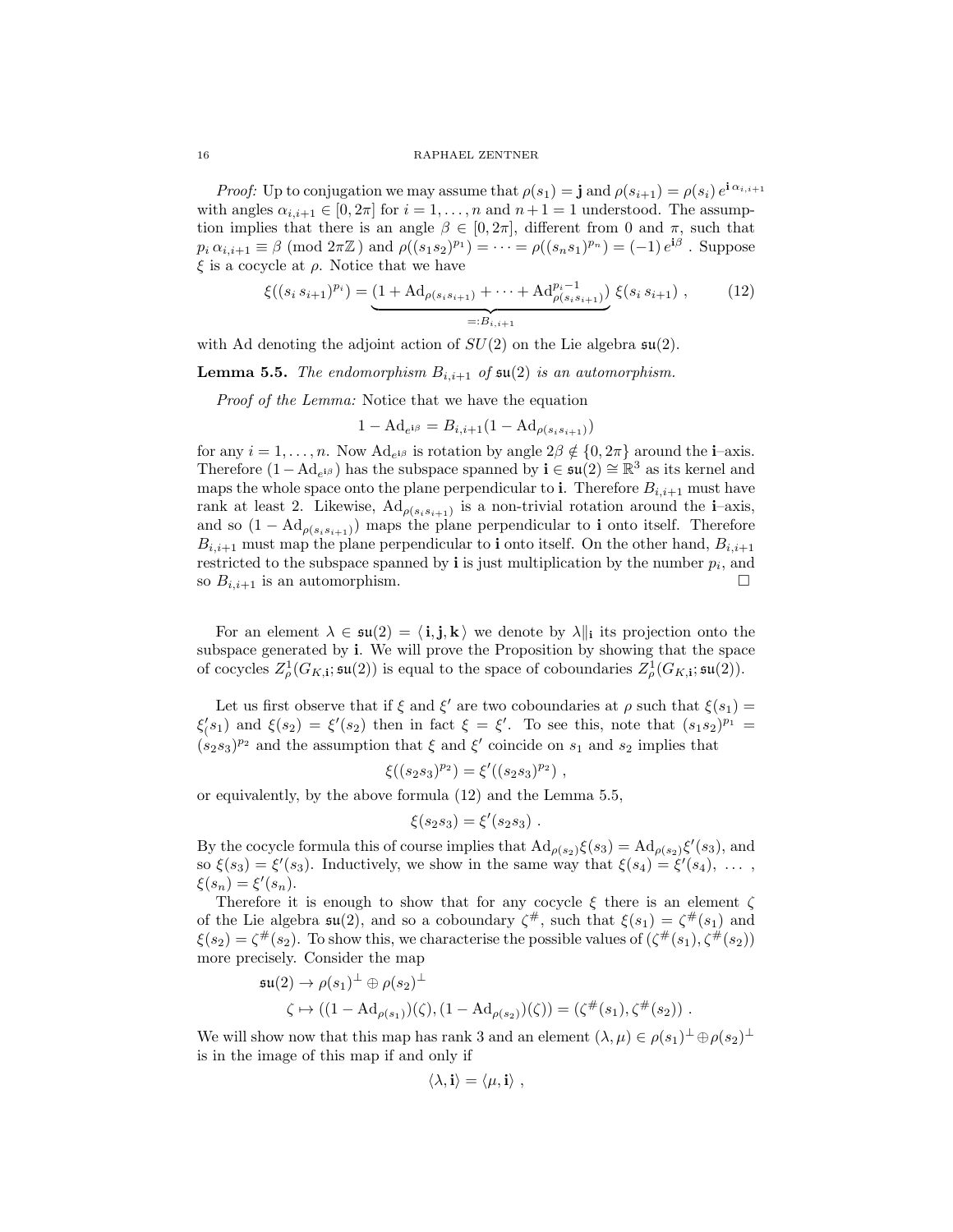or equivalently, if and only if  $\lambda$  and  $\mu$  have identical **i**–component. For this notice first that  $z_1 = \rho(s_1)$  and  $z_2 = \rho(s_2)$  have been assumed to lie perpendicular to **i**. We decompose  $\mathfrak{su}(2)$  as  $\langle \mathbf{i} \rangle \oplus \langle \mathbf{i} \rangle^{\perp}$ , writing an element  $\zeta = \zeta_{\parallel} + \zeta_{\perp}$  correspondingly. We find that

$$
\langle (1 - \mathrm{Ad}_{\mathbf{z}_1})(\zeta) - (1 - \mathrm{Ad}_{\mathbf{z}_2})(\zeta), \mathbf{i} \rangle = \langle \mathrm{Ad}_{\mathbf{z}_2} \zeta + \mathrm{Ad}_{\mathbf{z}_1} \zeta, \mathbf{i} \rangle
$$
  
=  $\langle \mathrm{Ad}_{\mathbf{z}_2} \zeta_{\perp} + \mathrm{Ad}_{\mathbf{z}_1} \zeta_{\perp}, \mathbf{i} \rangle$   
= 0,

because  $\text{Ad}_{\mathbf{z}_1}$  and  $\text{Ad}_{\mathbf{z}_2}$  certainly preserve the subspace  $\langle i \rangle^{\perp}$ . This implies that we do indeed have  $\langle \lambda - \mu, i \rangle = 0$  for any element  $(\lambda, \mu)$  in the image of the above map. It is injective because the assumption implies that  $\rho(s_1) \neq \pm \rho(s_2)$ . As the image space  $\rho(s_1)^\perp \oplus \rho(s_2)^\perp$  has rank 4, we therefore see that an element  $(\lambda, \mu)$  of this space that satisfies  $\langle \lambda - \mu, i \rangle = 0$  must lie in the image.

We finish the proof by showing that a cocycle  $\xi$  at  $\rho$  satisfies  $\langle \xi(s_1)-\xi(s_2), \mathbf{i} \rangle = 0$ and therefore is a coboundary by the above. Recall that the automorphisms  $B_{i,i+1}$ introduced above respects the splitting  $\langle i \rangle \oplus \langle i \rangle^{\perp}$  of  $\mathfrak{su}(2)$ , and that  $B_{i,i+1}$  restricted to the span of **i** is just multiplication by  $p_i$ . Now expressing the cocyle  $\xi$  at the element  $(s_1 s_2)^{p_1} = \cdots = (s_n s_1)^{p_n}$  in the **i**-direction and using this fact we just obtain

$$
p_1(\xi(s_1)_{\parallel_{1}} - \xi(s_2)_{\parallel_{1}}) = p_2(\xi(s_2)_{\parallel_{1}} - \xi(s_3)_{\parallel_{1}}) = \cdots = p_n(\xi(s_n)_{\parallel_{1}} - \xi(s_1)_{\parallel_{1}}).
$$

Let  $c \in \mathbb{R}$  be this number. We only have to show that  $c = 0$ . However, notice that the sum

$$
\sum_{i=1}^{n} (\xi(s_i)_{\parallel_{i}} - \xi(s_{i+1})_{\parallel_{i}})
$$

is just 0, as this is a cyclic sum because  $s_{n+1} = s_1$  was understood. Multiplying this sum with the product  $p_1 \ldots p_n$ , we therefore find

$$
0 = p_1 \cdots p_n \left( \sum_{i=1}^n (\xi(s_i)_{\|_1} - \xi(s_{i+1})_{\|_1}) \right)
$$
  
= 
$$
(\sum_{i=1}^n p_1 \cdots \hat{p}_i \cdots p_n) \cdot c
$$
  
= 
$$
\pm \Delta_K (-1) \cdot c,
$$

where  $\Delta_K(-1)$  is just the determinant of our Pretzel knot or link K. By our assumption this number is non-zero, and therefore we may conclude that  $c = 0$ , and so that  $\xi$  is a coboundary.

**Proposition 5.6.** Let  $K = P(p, q, r)$  be a pretzel knot and let  $\rho \in R(K; \mathbf{i})$  be a nonabelian representation with  $\rho((s_1s_2)^{p_1}) = \cdots = \rho((s_ns_1)^{p_n}) = \pm 1$ , and which is not binary dihedral. Then the cohomology group  $H^1_\rho(G_{K; \mathbf{i}}, \mathfrak{su}(2))$  vanishes: The Zariski tangent space of  $R(K; \mathbf{i})$  at  $\rho$  is equal to the space of coboundaries determined by  $\rho$ .

*Proof:* Up to conjugation we may assume that  $\rho(s_1) = \mathbf{j}$  and  $\rho(s_2) = \mathbf{j} e^{\mathbf{i} \alpha_{12}}$  with angle  $\alpha_{12} \in [0, 2\pi]$ . Suppose  $\xi$  is a cocycle at  $\rho$ . The conclusions of Observation 5.2 and 5.3 remain valid in this situation. Therefore, the dimension of the space of cocylces at  $\rho$  is at most 6. However, instead of Lemma 5.5 we now have: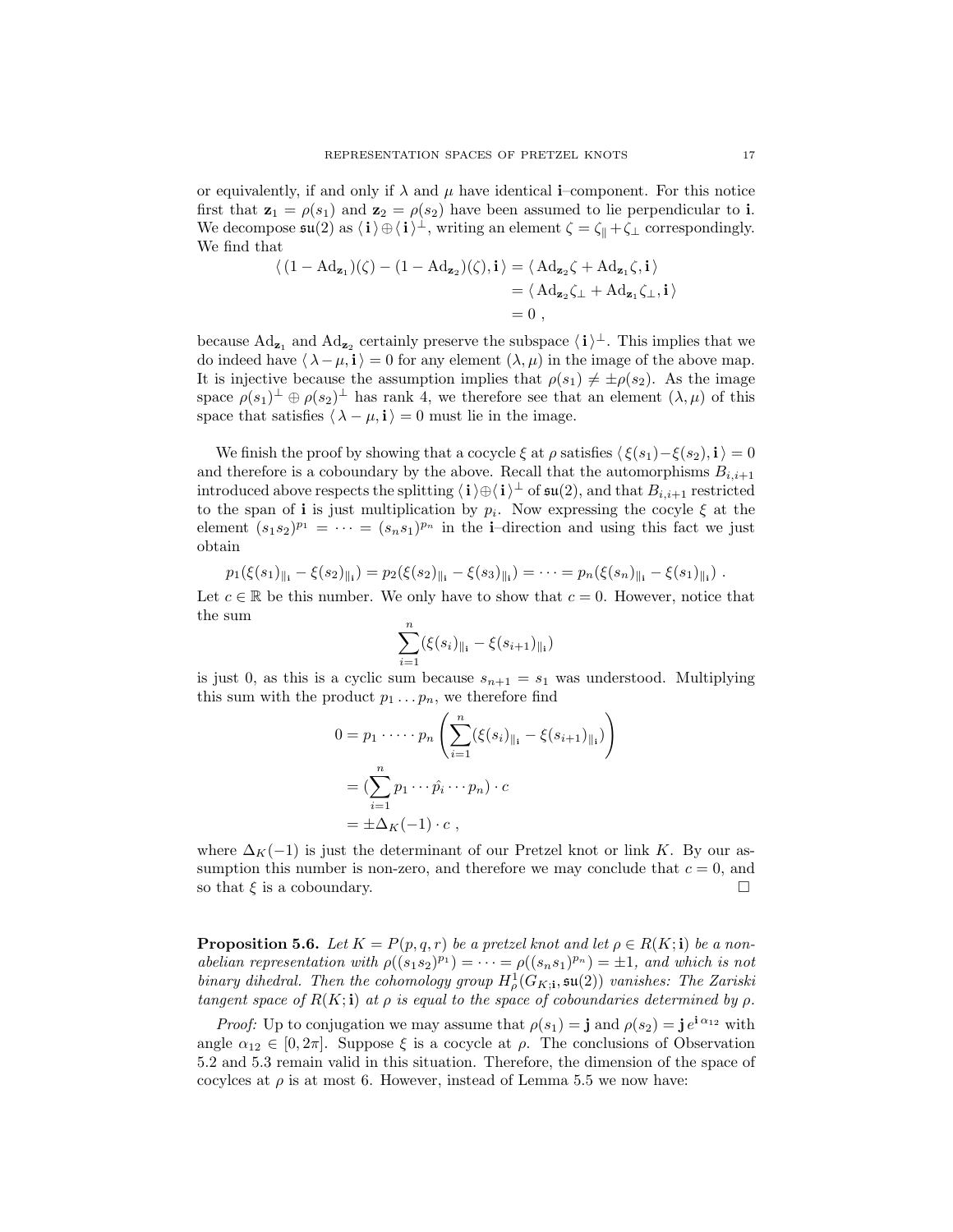**Lemma 5.7.** Suppose that we have  $\rho((s_i s_{i+1})^{p_i}) = \pm 1$  and that  $\rho(s_i) \neq \pm \rho(s_{i+1})$ . Then the endomorphism  $B_{i,i+1}$  of  $\mathfrak{su}(2)$  defined in equation (12) above has rank 1. More precisely, we have  $B_{i,i+1} = p_i \prod_{\rho(s_i) \times \rho(s_{i+1})}$ , where  $\prod_{\rho(s_i) \times \rho(s_{i+1})}$  is the projection onto the space spanned by  $\rho(s_i) \times \rho(s_{i+1}) \in \mathfrak{su}(2)$ .

*Proof:* As we now have  $\mathrm{Ad}_{\rho((s_i s_{i+1})^{p_i}} = \mathrm{id}_{\mathfrak{su}(2)}$  we can conclude that

 $0 = B_{i,i+1}(1 - \mathrm{Ad}_{\rho((s_i s_{i+1}))})$ .

As by assumption  $\rho(s_i) \neq \pm \rho(s_{i+1})$  we know that  $\mathrm{Ad}_{\rho((s_i s_{i+1}))})$  is a non-trivial element in  $SO(\mathfrak{su}(2))$ . Therefore the image of  $(1 - \mathrm{Ad}_{\rho((s_i s_{i+1}))})$  must have rank 2, and so the kernel of  $B_{i,i+1}$  must at least contain the 2-dimensional subspace of  $\mathfrak{su}(2)$  that is perpendicular to the rotation axis  $\langle \rho(s_i) \times \rho(s_{i+1}) \rangle$  of  $\text{Ad}_{\rho(s_i s_{i+1})}$ . On the other hand, it is immediate from the definition of  $B_{i,i+1}$  that it is given by multiplication by  $p_i$  when restricted to the 1-dimensional subspace  $\langle \rho(s_i) \times \rho(s_{i+1}) \rangle$ .

Because of  $(s_1s_2)^p = (s_2s_3)^q = (s_3s_1)^r$  the cocycle must satisfy  $B_{12} \xi(s_1s_2) = B_{22} \xi(s_2s_3) = 0$ 

$$
B_{23}\xi(s_1s_2) - B_{23}\xi(s_2s_3) = 0
$$
  

$$
B_{23}\xi(s_2s_3) - B_{31}\xi(s_3s_1) = 0.
$$

By assumption the representation  $\rho$  is not binary dihedral, and so the three axes  $\rho(s_1) \times \rho(s_2)$ ,  $\rho(s_2) \times \rho(s_3)$  and  $\rho(s_3) \times \rho(s_1)$  are pairwise linearly independent. Therefore, the last equations are equivalent to

$$
B_{12}\xi(s_1s_2) = 0
$$
  
\n
$$
B_{23}\xi(s_2s_3) = 0
$$
  
\n
$$
B_{31}\xi(s_3s_1) = 0
$$
.

Equivalently, the element  $(\xi(s_1), \xi(s_2), \xi(s_3))$  lies in the kernel of the linear map  $L : \mathfrak{su}(2)^3 \to \mathfrak{su}(2)^3$  given by

$$
(\xi_1, \xi_2, \xi_3) \mapsto \underbrace{\begin{pmatrix} B_{12} & 0 & 0 \\ 0 & B_{23} & 0 \\ 0 & 0 & B_{31} \end{pmatrix}}_{:=B} \underbrace{\begin{pmatrix} 1 & \mathrm{Ad}_{\rho(s_1)} & 0 \\ 0 & 1 & \mathrm{Ad}_{\rho(s_2)} \\ \mathrm{Ad}_{\rho(s_3)} & 0 & 1 \end{pmatrix}}_{:=C} \begin{pmatrix} \xi_1 \\ \xi_2 \\ \xi_3 \end{pmatrix}.
$$

The linear map defined by B has rank 3 by the preceeding Lemma. On the other hand the map  $C$  is an automorphism. In fact, elementary line operations show that the determinant of  $C$  is just equal to the determinant of the endomorphism

$$
1 + \mathrm{Ad}_{\rho(s_3)} \circ \mathrm{Ad}_{\rho(s_1)} \circ \mathrm{Ad}_{\rho(s_3)} = 1 + \mathrm{Ad}_{\rho(s_3)\rho(s_1)\rho(s_2)}
$$

of  $\mathfrak{su}(2)$ . For this it is sufficient to show that  $-1$  cannot be an eigenvalue of  $\mathrm{Ad}_{\rho(s_3)\rho(s_1)\rho(s_2)} \in SO(\mathfrak{su}(2))$ , so cannot be a rotation by angle  $\pi$ , and this itself is equivalent to showing that  $\rho(s_3)\rho(s_1)\rho(s_2)$  can not be a purely imaginary quaternion. By the above assumption  $\rho(s_1)\rho(s_2) = -e^{i\alpha_{12}}$ . Let  $\rho(s_3) =: \mathbf{z} \in S(\text{Im}(\mathbb{H}))$ . We now compute, using the above formula  $(5)$ ,

$$
\rho(s_3)\rho(s_1)\rho(s_2) = \mathbf{z} \cdot (-e^{\mathbf{i}\alpha_{12}}) = -\langle \mathbf{z}, \mathbf{i} \rangle \sin(\alpha_{12}) + \mathbf{z} \times \mathbf{i} \sin(\alpha_{12}) + \mathbf{z} \cos(\alpha_{12}).
$$

This is purely imaginary if and only if  $\langle z, i \rangle = 0$ , which is true if and only if  $\rho$  is binary dihedral. As this was excluded by assumption, we conclude that −1 is not an eigenvalue of  $\mathrm{Ad}_{\rho(s_3)\rho(s_1)\rho(s_2)}$ , and so C indeed is an automorphism. Consequently, the homomorphism L has rank 3.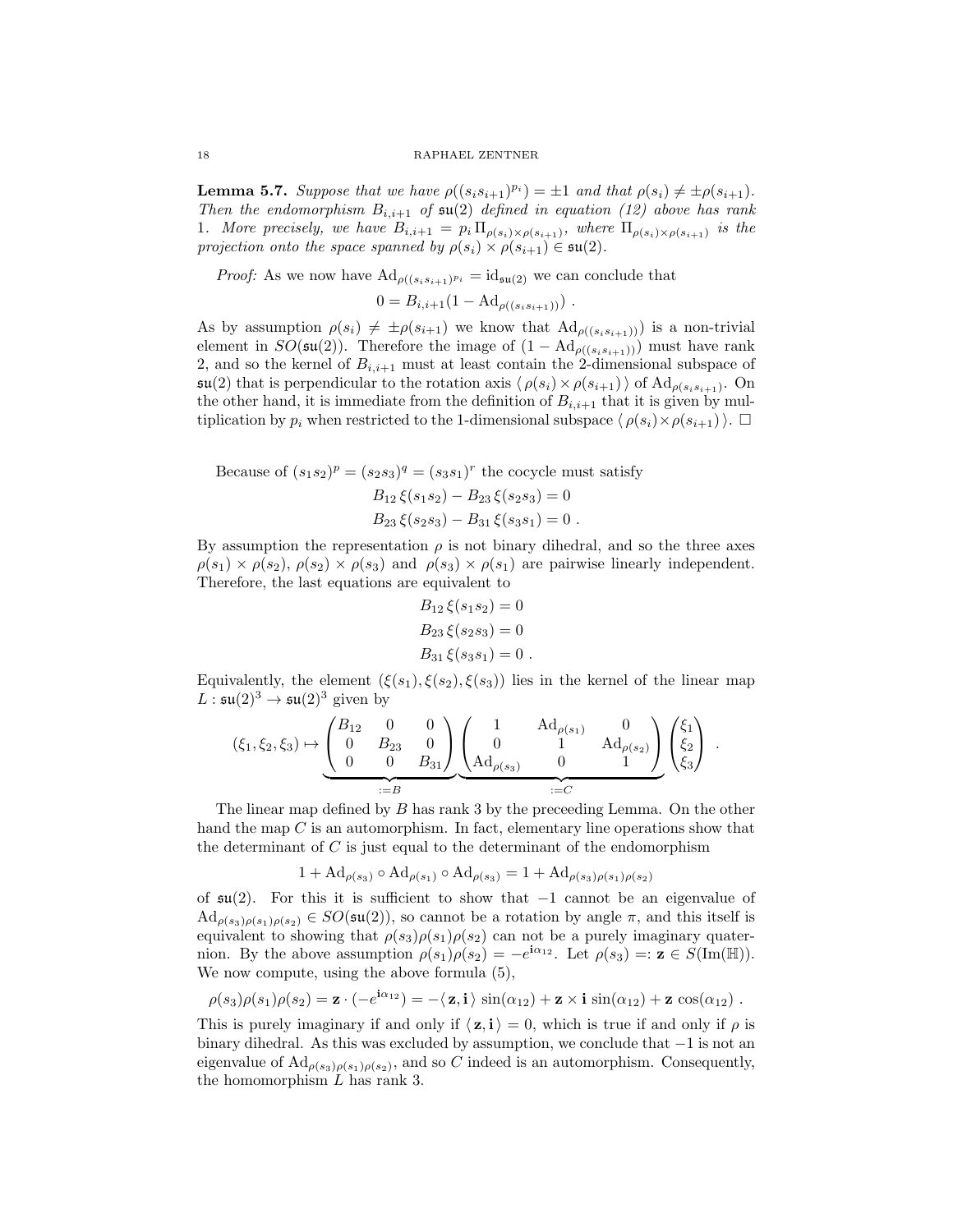Let  $H_i \subseteq \mathfrak{su}(2)$  be the subspace in which the cocycle  $\xi(s_i)$  must lie according to Lemma 5.3. Now let's consider the restriction of of L to to the subspace  $H_1 \oplus H_2 \oplus$  $H_3$ . We claim that this restriction still has rank 3.

Indeed, let  $\chi_{12} \in \text{im}(B_{12})$  be an element in the 1-dimensional image of  $B_{12}$ . We claim that there is an element  $\zeta_1 \in H_1$  such that

$$
(\chi_{12}, 0, 0) = L(\zeta_1, 0, 0). \tag{13}
$$

To see this, notice that for any  $\zeta_1 \in H_1$  one has

$$
L(\zeta_1, 0, 0) = (B_{12}\zeta_1, 0, B_{31}\mathrm{Ad}_{\rho(s_3)}\zeta_1) .
$$

The endomorphism  $\text{Ad}_{\rho(s_3)}$  preserves the kernel of  $B_{31}$ . Thus (13) has solutions for non-trivial  $\chi_{12}$  if there is an element  $\zeta_1 \in H_1$  which is in the kernel of  $B_{31}$ , and which projects non-trivially onto  $\text{im}(B_{12})$ , or equivalently, that does not lie in the kernel of  $B_{12}$  either. But the kernels of  $B_{12}$  and  $B_{31}$  only coincide if  $\rho(s_1)$ ,  $\rho(s_2)$  and  $\rho(s_3)$  all lie in the same plane in Im(H). This can only occur if  $\rho$  is binary dihedral which is excluded by assumption. Finally we have to convince ourselves, that we can pick an element in the kernel of  $B_{31}$  which is not in the kernel of  $B_{12}$  and which also lies in  $H_1$ . But this follows because the intersection of the kernel of  $B_{12}$  and the kernel of  $B_{31}$  is precisely the span of  $\rho(s_1)$ . But  $H_1 = \langle \rho(s_1) \rangle^{\perp}$  is precisely the orthogonal complement. So  $H_1$  and  $\ker(B_{31})$  intersect in a 1-dimensional subspace that does not lie in the kernel of  $B_{12}$ .

Likewise one shows that for an arbitrary  $\chi_{23} \in \text{im}(B_{23})$  and for an arbitrary  $\chi_{31} \in \text{im}(B_{31})$  the element  $(0, \chi_{23}, 0)$  respectively  $(0, 0, \chi_{31})$  is in the image of L restricted to  $H_1 \oplus H_2 \oplus H_3$ . Therefore, this restriction  $L|_{H_1 \oplus H_2 \oplus H_3}$  has rank 3, and its kernel is also of rank 3.

So the fact that  $(\xi(s_1), \xi(s_2), \xi(s_3))$  must lie in the kernel of L then implies that the space of cocycles at  $\rho$  is 3-dimensional, and so is equal to the space of coboundaries.

Remark 5.8. The method of the above proof applies to the situation of pretzel knots or links with  $n \geq 4$  strands as well. Generically, the equivalent of the map L above, restricted to  $H_1 \oplus \cdots \oplus H_n$ , will have rank n. Therefore, we expect the dimension of the Zariski tangent space  $H^1(P(p_1,\ldots,p_n); \mathfrak{su}(2)_{\rho})$  to be equal to  $n-3$  for a generic non binary dihedral representation ρ.

**Theorem 5.9.** Let  $K = P(p, q, r)$  be a pretzel knot with p, q, r pairwise coprime. Then the twisted cohomology group  $H^1(G(K)_{m,i}; \mathfrak{su}(2)_{\rho})$  vanishes at any representation  $\rho \in R(K; \mathbf{i}).$ 

Proof: As we are in the case of a knot, the claim is true at the (conjugacy class) of the unique abelian representation in  $R(K; \mathbf{i})$ . At any representation  $\rho$  which is not binary dihedral the preceeding Proposition applies. At any non-abelian binary dihedral representation  $\rho$  the arithmetic assumption implies that  $\rho((s_1s_2)^{p_1}) \neq \pm 1$ by Proposition 4.2 above. Therefore, Proposition 5.4 comes to bare with the desired conclusion.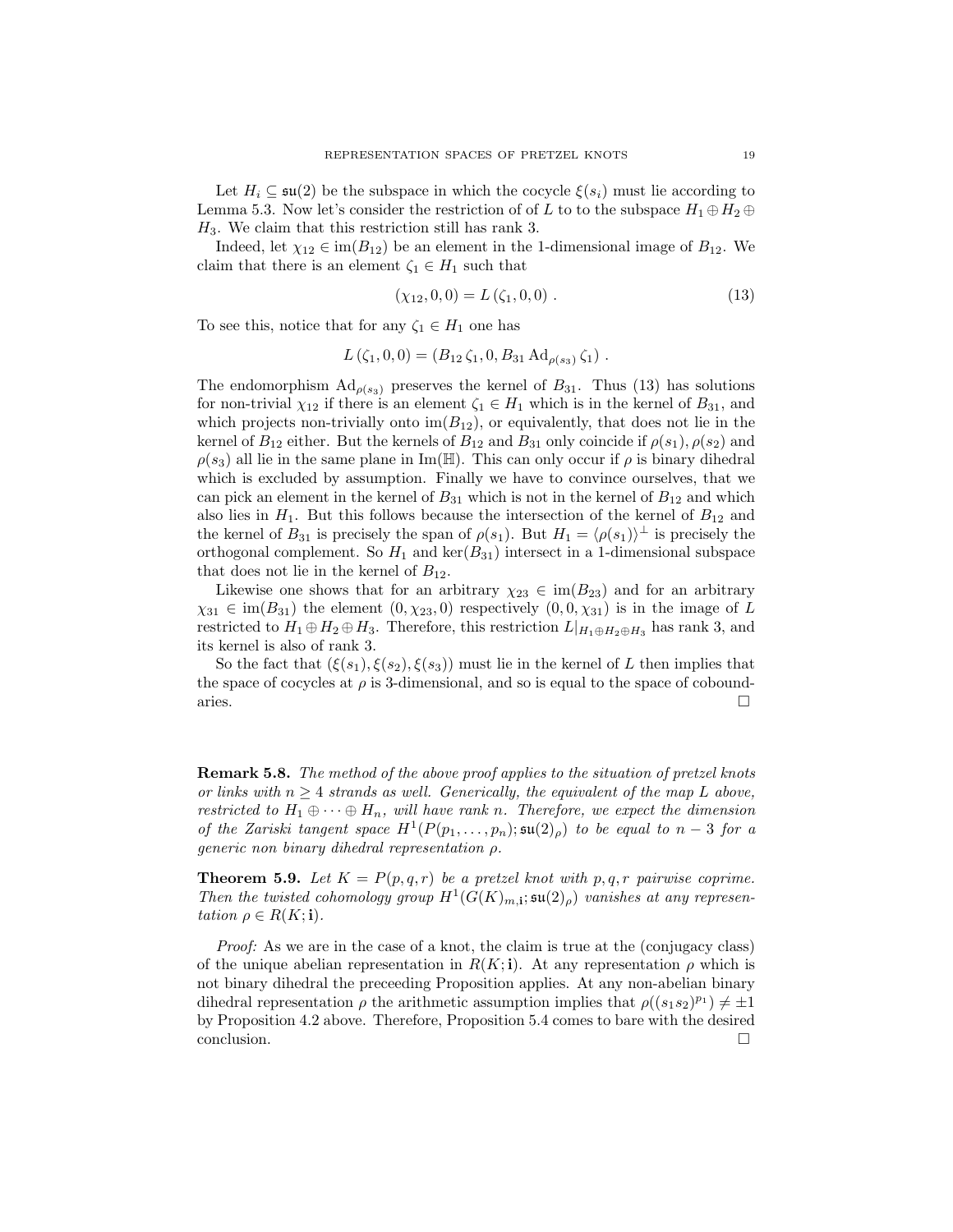**Remark 5.10.** If the pretzel knot  $P(p,q,r)$  admits a binary dihedral representation  $\rho \text{ with } \rho((s_1s_2)^{p_1}) = \cdots = \rho((s_3s_1)^{p_3}) = \pm 1$  then this representation is degenerate in the sense that the associated cohomology group  $H^1(G(P(p,q,r))_{m,1}; \mathfrak{su}(2)_{\rho})$  is non-vanishing. For instance, the pretzel knot  $P(3,3,3)$  is such a knot. Nonetheless, these representations are isolated in the representation space modulo conjugacy  $\mathscr{R}(P(p,q,r);$ **i**).

Sketch of proof: In this case the maps  $B_{12}$ ,  $B_{23}$  and  $B_{31}$  with the terminology from above all have equal 2-dimensional kernels M. Again, with the above terminology, the space  $M \cap H_i$  is 1-dimensional for  $i = 1, ..., 3$ . Any element  $\xi$  with  $\xi(s_i) \in M \cap H_i$  chosen arbitrarily for each i defines a cocycle at  $\rho$ , so the space of all  $\xi$  with this property is 3-dimensional. However, only a 1-dimensional subspace of cocycles with this property is given by coboundaries.

The claim about isolatedness of the points in  $\mathcal{R}(P(p,q,r); i)$  follows from the results in Section 3 above.

Remark 5.11. It is interesting to notice that instead of computing the Zariski tangent space explicitely one may also get non-degeneracy results by studying the topology of the 3-manifold one gets from taking the double branched cover of  $S^3$ , branched along the knot, see the corresponding results of [7].

# 6. THE PRETZEL KNOTS  $P(p,q,r)$

We get a complete picture of the representation spaces  $R(K; i)$  of the pretzel knots or links  $K = P(p,q,r)$ . First of all, notice a few pathologies: A pretzel knot or link  $P(0, q, r)$  is a sum of of a  $(2,q)$  torus knot or link and a  $(2, r)$  torus knot or link. If one of  $|p|, |q|, |r|$  is 1 then we are left with a knot or link with bridge number at most 2, as is easy to see. A 2-bridge knot or link only has binary dihedral representations in  $R(K; \mathbf{i})$ . We do not have in mind these pathological knots or links. For simplicity, the following Proposition is only stated for knots, but a corresponding statement for links is self-suggesting.

**Proposition 6.1.** Let K be the pretzel knot  $P(p,q,r)$  with all of p, q, r different from 0 or  $\pm 1$ , and such that these numbers are pairwise coprime. Then the representation space  $R(K; \mathbf{i})$  is isomorphic to the disjoint union

$$
S^2 \coprod \left( \coprod_I \mathbb{RP}^3 \right) ,
$$

where the finite index set I parametrises the conjugacy classes of all non-abelian representations. Among these there are  $(|\Delta_{P(p,q,r)}(-1)|-1)/2$  many binary dihedral ones, as well as  $I - (|\Delta_{P(p,q,r)}(-1)| - 1)/2 > 0$  many non-binary dihedral representations that are described in Proposition 3.6 and 3.8 above.

*Proof:* The fact that there is a single orbit homeomorphic to  $S^2$  follows from Lemma 3.12 above. That there are only finitely many isolated orbits homeomorphic to  $\mathbb{RP}^3$  follows from the results of the preceeding sections. The number of nonabelian binary dihedral conjugacy classes was determined by Klassen [10]. So we only have to show that there are non-binary dihedral representations.

We may without loss of generality assume that  $|r| \ge |q| \ge |p|$ . We show that there is a non-abelian representation  $\rho$  as in Proposition 3.6. To do so, we will fix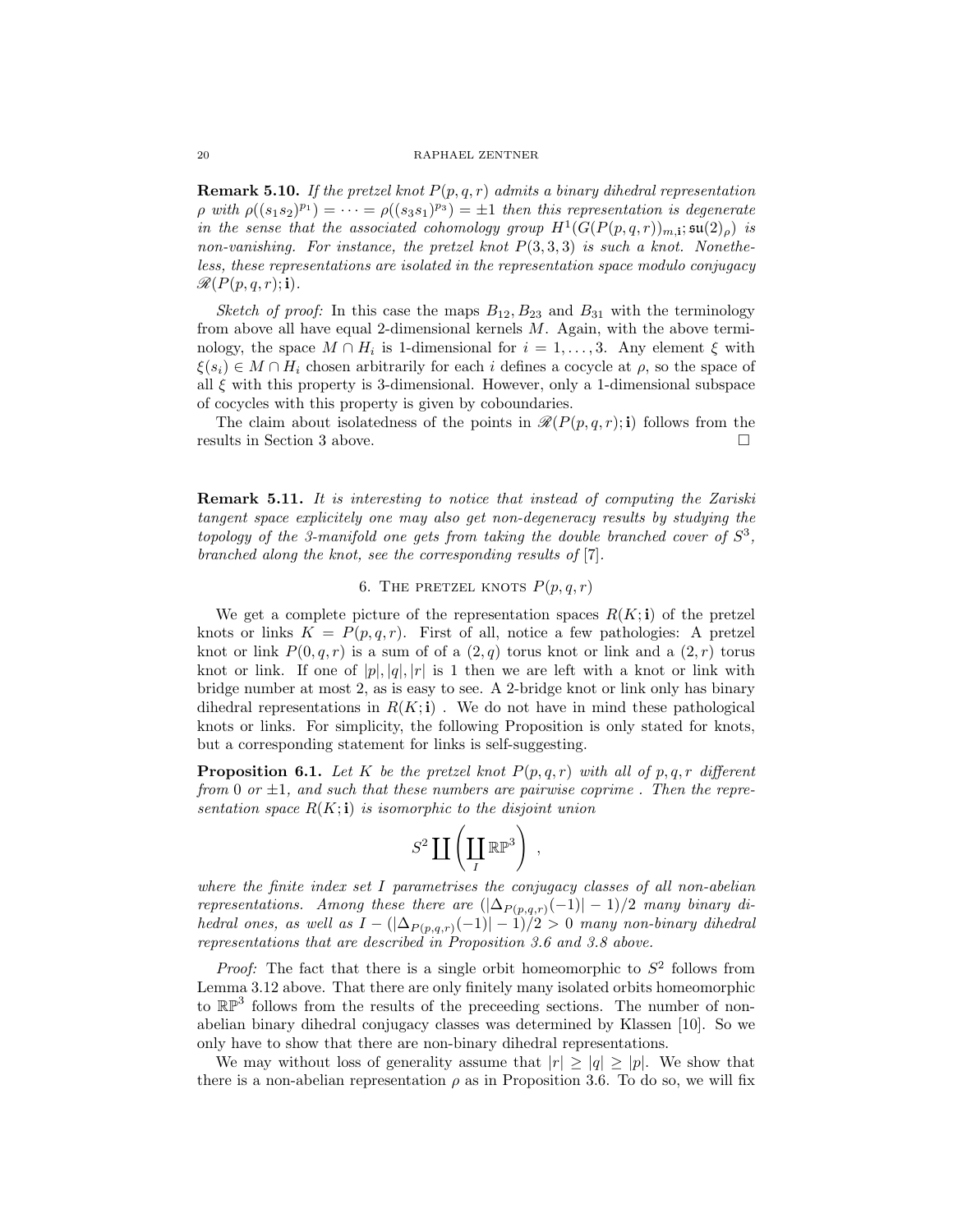the first two angles  $\alpha_{pq}$  and  $\alpha_{qr}$  satisfying the congruence  $p \alpha_{pq} \equiv p \pi \pmod{2\pi}$ and  $q \alpha_{qr} \equiv q \pi \pmod{2\pi}$ . It will remain to show that we can find a distance  $\alpha_{rp} \in (0, \pi)$  which satisfies the congruence  $r \alpha_{rp} \equiv r \pi \pmod{2\pi}$ , and such that the triangle inequality

$$
|\alpha_{pq} - \alpha_{qr}| \le \alpha_{rp} \le \alpha_{pq} + \alpha_{qr} \tag{14}
$$

.

.

holds.

There are three cases to consider. First, we assume  $p$  and  $q$  are both odd. We just pick  $\alpha_{pq} = \pi/|p|$  and  $\alpha_{qr} = \pi/|q|$ , both satisfying the required congruences for  $\alpha_{pq}$  and  $\alpha_{qr}$  in this case. The triangle inequality (14) is then equivalent to

$$
\frac{|q|-|p|}{|pq|} \le \frac{\alpha_{rp}}{\pi} \le \frac{|q|+|p|}{|pq|} .
$$

The interval  $\left[\frac{|q|-|p|}{|pq|}, \frac{|q|+|p|}{|pq|}\right]$  $\frac{(|+|p|)}{|pq|}$  has length  $\frac{2}{|q|}$ . But as we have assumed  $|r| \ge |q|$ , there certainly are at least two integer multiples of  $\frac{\pi}{|r|}$  inside this interval, and the choice of one of them for the number  $\alpha_{rp}/\pi$  will satisfy the congruence  $r \alpha_{rp} \equiv r \pi \pmod{2\pi}$ .

Next, assume that p is even and q is odd. We choose  $\alpha_{pq} = 2\pi/|p|$  and  $\alpha_{qr} =$  $\pi/|q|$ . The triangle inequality (14) is then equivalent to

$$
\frac{2|q|-|p|}{|pq|} \le \frac{\alpha_{rp}}{\pi} \le \frac{2|q|+|p|}{|pq|}
$$

Again, the interval  $\left[\frac{2|q|-|p|}{|pq|}, \frac{2|q|+|p|}{|pq|}\right]$  $\frac{q|+|p|}{|pq|}$  has length  $\frac{2}{|q|}$ , and again one may pick a multiple of  $\frac{\pi}{|r|}$  inside this interval for the number  $\alpha_{rp}/\pi$ , so that it satisfies the required congruence.

If finally q is even and p is odd, we choose  $\alpha_{pq} = \pi/|p|$  and  $\alpha_{qr} = 2\pi/|q|$ . The triangle inequality (14) is then equivalent to

$$
\frac{|\ |q| - 2|p| \ |}{|pq|} \le \frac{\alpha_{rp}}{\pi} \le \frac{|q| + 2|p|}{|pq|}
$$

The interval  $\left[\frac{||q|-2|p||}{|pq|}, \frac{|q|+2|p|}{|pq|}\right]$  $\frac{+2|p|}{|pq|}$  now has length  $\frac{4}{|q|}$  or  $\frac{2}{|p|}$ . In both cases, one may pick a multiple of  $\frac{r}{|r|}$  as  $\alpha_{rp}/\pi$  inside this interval, and this satisfies the required congruence.

In each situation, it follows from Proposition 4.1 above that the corresponding representation is not binary dihedral.

It is interesting that we get the following Corollary. The result is not new, see [2].

**Corollary 6.2.** Let K be the pretzel knot  $P(p,q,r)$  with the numbers p, q and r pairwise coprime and non-zero. Then  $P(p,q,r)$  has bridge number 3 if and only if all of  $|p|, |q|, |r|$  are strictly bigger than 1.

Proof: Inspection of the diagram shows that the bridge number can at most be 3. If any of  $|p|, |q|, |r|$  is equal to 1 then it is easy to see that the knot is 2-bridge. If non of these number is 1, then the preceeding Proposition implies the existence of non binary dihedral representations. However, a 2-bridge knot  $K$  only has representations in  $R(K; \mathbf{i})$  that are binary dihedral.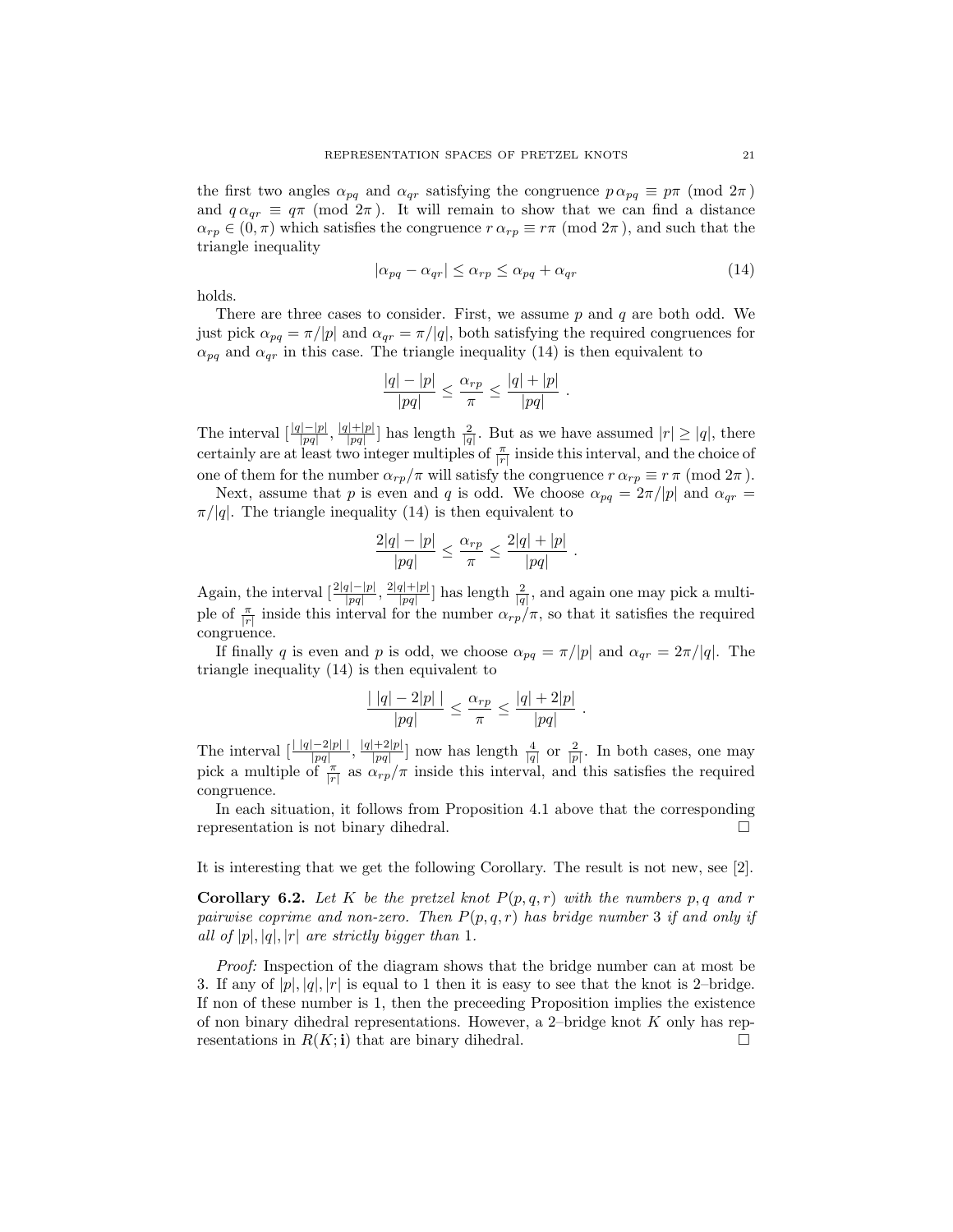**Remark 6.3.** It seems that the Proposition 6.1 and its Corollary are true without the arithmetic assumption of the numbers p, q and r being pairwise coprime. However, without this assumption, it looks like the proof would require a little more work in order to sort out solutions where the above inequalities  $(14)$  are both strict.

As an example, we shall now compute the non-abelian representations of any of the knots  $P(3, 5, 7), P(-3, 5, 7), P(-3, -5, 7), P(3, -5, 7), \ldots$  (all combinations of signs may occur) that are not binary dihedral. As a matter of notation, we shall write  $\overline{\alpha}_{i,i+1} := \alpha_{i,i+1}/\pi$  for the angles occuring in Proposition 3.6 and 3.8 above. These have to satisfy the congruences in these Propositions, and as distances between the points  $\mathbf{z}_1 = \rho(s_1), \mathbf{z}_2 = \rho(s_2),$  and  $\mathbf{z}_3 = \rho(s_3)$ , they have to satisfy the triangle inequality.

The representations  $\rho$  with  $\rho((s_1s_2)^3) = \rho((s_2s_3)^5 = \cdots = \rho((s_3s_1)^7) = +1$  are determined by the following table, that first lists all possible combinations of angles satisfying the congruencies, and then checks the triangle-inequality on each.

| $\overline{\alpha}_{12}$ | $\overline{\alpha}_{23}$ | $\overline{\alpha}_{31}$ | $\left \overline{\alpha}_{23}-\overline{\alpha}_{31}\right $ | $\overline{\alpha}_{23}+\overline{\alpha}_{31}$ | $\Delta$ -inequality |
|--------------------------|--------------------------|--------------------------|--------------------------------------------------------------|-------------------------------------------------|----------------------|
| 1/3                      | 75                       |                          | 2/35                                                         | 12/35                                           | no                   |
|                          |                          | 3/7                      | 8/35                                                         | 22/35                                           | yes                  |
|                          |                          | 5/7                      | 18/35                                                        | 32/35                                           | no                   |
|                          | 3/5                      |                          | 16/35                                                        | 26/35                                           | no                   |
|                          |                          | 3/7                      | 6/35                                                         | 36/35                                           | yes                  |
|                          |                          | 5/7                      | 4/35                                                         | 46/35                                           | yes.                 |

Likewise, the representations  $\rho$  with  $\rho((s_1s_2)^3) = \rho((s_2s_3)^5 = \cdots = \rho((s_3s_1)^7) =$ −1 are determined by the following table.

| $\overline{\alpha}_{12}$ | $\overline{\alpha}_{23}$ | $\overline{\alpha}_{31}$ | $ \overline{\alpha}_{23}-\overline{\alpha}_{31} $ | $\overline{\alpha}_{23}+\overline{\alpha}_{31}$ | $\Delta$ -inequality |
|--------------------------|--------------------------|--------------------------|---------------------------------------------------|-------------------------------------------------|----------------------|
| 2/3                      | /5                       |                          | 4/35                                              | 24/35                                           | yes                  |
|                          |                          |                          | 6/35                                              | 34/35                                           | yes                  |
|                          |                          | 6/7                      | 16/35                                             | 44/35                                           | yes                  |
|                          | 4/5                      | 2/7                      | 18/35                                             | 38/35                                           | yes                  |
|                          |                          | 4/7                      | 8/35                                              | 48/35                                           | yes                  |
|                          |                          | 6/                       | 2/35                                              | 58/35                                           | yes.                 |

Each combination of angles that gives rise to a non-abelian representation that is not binary dihedral yields precisely two different conjugacy classes of representations. Therefore, there are in total 18 such conjugacy classes for any of the knots  $P(3, 5, 7), P(-3, 5, 7), P(-3, -5, 7), P(3, -5, 7), \ldots$ 

# 7. Relation to Lin's knot invariant and Heusener and Kroll's generalisation

Lin has defined a knot invariant, that he denotes  $h(K)$ , from the representation space  $\mathcal{R}(K; \mathbf{i}) = R(K; \mathbf{i})/SU(2)$  considered here. In the case that all irreducible representations are non-degenerate, and so these are isolated points in  $\mathcal{R}(K; \mathbf{i})$ , the number  $h(K)$  is just a signed count of these conjugacy classes of irreducible representations. Surprisingly, this is related to the signature of  $K$  in the following way [16]:

$$
h(K) = \frac{1}{2}\operatorname{sign}(K) .
$$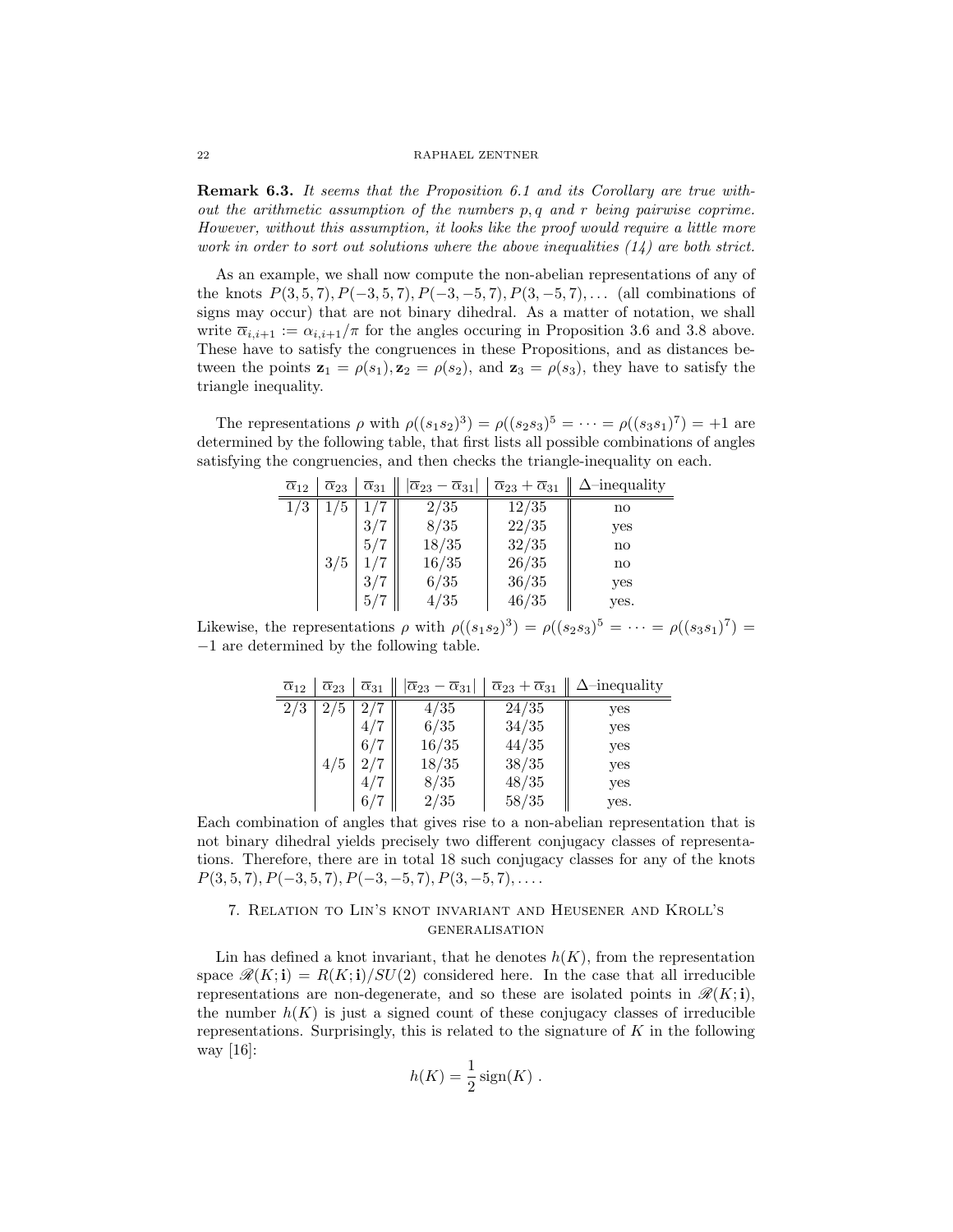The signature of a knot is just the signature of the symmetric bilinear form given by the matrix  $V + V^t$ , with V denoting a Seifert matrix of the knot.

For the pretzel knots  $P(p,q,r)$  with p, q, r odd the signature is easily computed. Indeed, a Seifert matrix for these genus-1-knots is given by

$$
V = \frac{1}{2} \begin{pmatrix} p+q & q+1 \\ q-1 & q+r \end{pmatrix} ,
$$

see for instance [15, Example 6.9]. Depending on the numbers  $p, q, r$  the signature is just 2,0 or -2, and so Lin's invariant  $h(K)$  equals 1,0 or -1. If all of p, q, r are in addition of the same sign, then the signature is 1 or -1, and in particular Lin's invariant is odd. As the non-abelian non-binary dihedral representations come in pairs, there must be an odd number of binary dihedral representations of which there are  $\frac{1}{2}(|\Delta_K(-1)|-1)$  by Klassen's result, thus reflecting the fact that the determinant  $\Delta_P(-1) = pq + pr + qr$  is congruent to 3 modulo 4 in this case.

The knot  $P(-3, 5, 7)$  with trivial Alexander polynomial, and therefore no binary dihedral representations at all, has 0 signature. Lin's result then reflects the fact again that the non-binary-dihedral representations come in pairs.

The pretzel knots with one strand with an even number of crossings have higher genus in general and also higher signature. For instance, the Fintushel-Stern knot  $P(-2, 3, 7)$  has genus 5 and signature 8. It has determinant 1 and so no binary dihedral representations at all.

In [6] Heusener and Kroll extend Lin's result to the situation of studying spaces  $R^{\alpha}(K)$  of representations  $\rho$  modulo conjugation, such that  $\rho(m) \sim e^{i\alpha} \in SU(2)$ . They define an invariant  $h^{\alpha}(K)$  as a count of  $\mathcal{R}^{\alpha}(K) = R^{\alpha}(K)/SU(2)$ , and establish  $h^{\alpha}(K) = \frac{1}{2} \text{sign}_K(e^{i2\alpha})$ , thereby extending Lin's result. Here  $\text{sign}_K : S^1 \setminus \{1\} \to$ Z is the Levine-Tristram signature function, i.e.  $sign_K(\omega)$  is the signature of the Hermitian form  $(1 - \omega)V + (1 - \overline{\omega})V^t$ , where  $\omega \in S^1 \setminus \{1\} \subseteq \mathbb{C}$ , and V is a Seifert matrix of K.

Our notion of non-degeneracy for representation  $\rho \in R(K; \mathbf{i})$  was based on representations of the group  $G(K)_{m,1}$ . In particular, it implied that its conjugacy class  $[\rho] \in \mathcal{R}(K; \mathbf{i})$  isolated. Of course, without the restriction that  $\rho$  maps the meridian to an element conjugated to **i** in  $SU(2)$  this doesn't need to be true. In fact, when seen as an element of the representation space  $\mathcal{R}(K)$  of all representations of the knot group in  $SU(2)$ , up to conjugation, this ceases to be true, as follows for instance from Heusener and Kroll's result [6, Corollary 3.9], where it is proved from Lin's result and a continuity property for their extension of Lin's invariant that a knot with non-zero signature must have irreducible representations  $\rho$  that have a 1-parameter family of deformations  $(\rho_t)$  inside the full space  $\mathcal{R}(K)$  coming with a non-trivial family of deformations  $tr(\rho_t(m))$ , and so deform out of  $\mathscr{R}(K; \mathbf{i}) \subseteq \mathscr{R}(K)$ .

The method of introducing the group  $G(K)_{m,i}$  in order to study more easily the representation space  $R(K; \mathbf{i})$  might be applied to the study of  $R^{\alpha}(K)$  with  $e^{i\alpha}$ another root of unity. However, the simplification is probably largest for the case of a fourth root of unity as considered in this article.

## **REFERENCES**

- [1] D. M. Austin and P. J. Braam, Morse-Bott theory and equivariant cohomology, The Floer memorial volume, Progr. Math., vol. 133, Birkhäuser, Basel, 1995, pp. 123-183.
- [2] M. Boileau and H. Zieschang, Nombre de ponts et générateurs méridiens des entrelacs de Montesinos, Comment. Math. Helv. 60 (1985), no. 2, 270–279 (French).